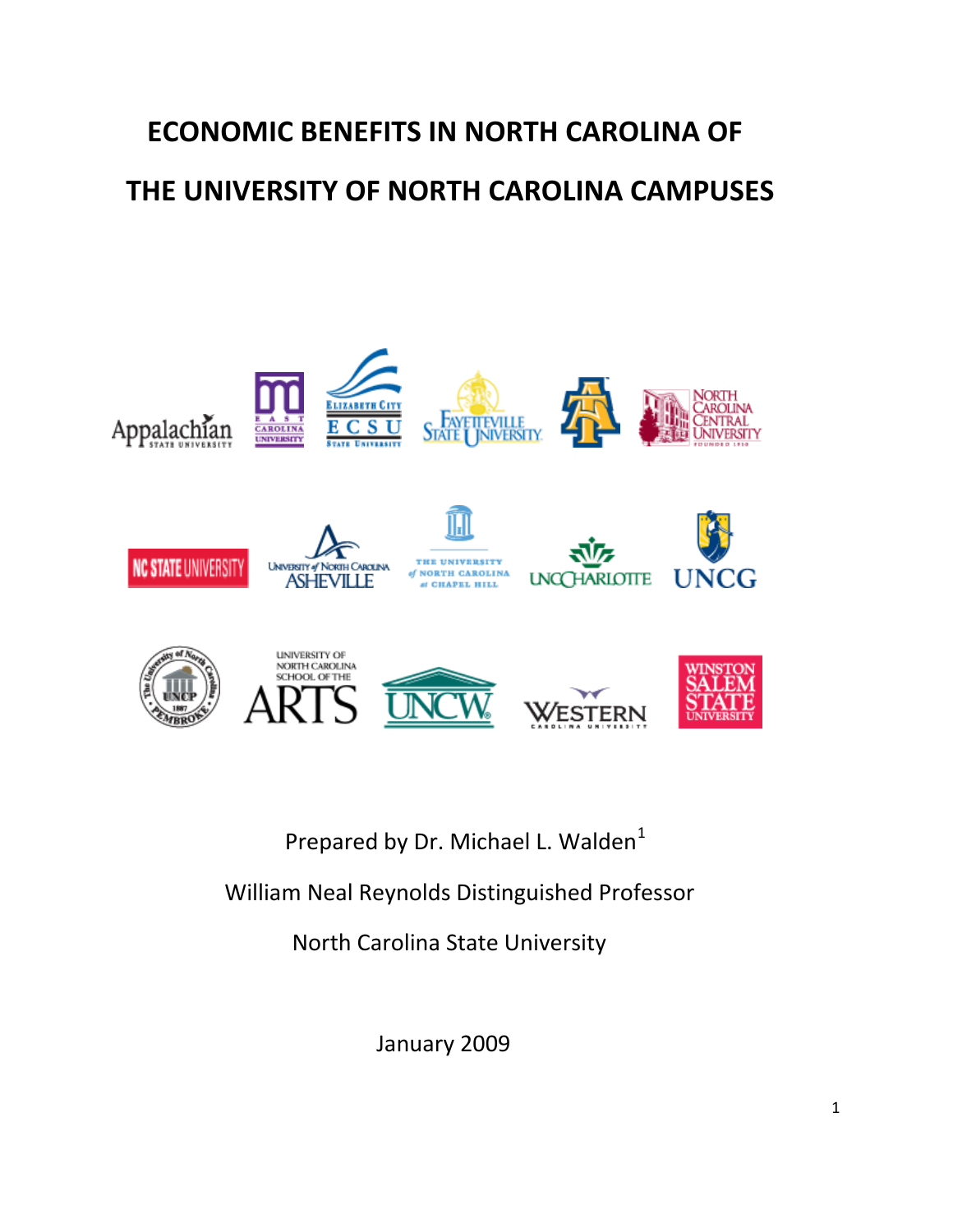#### **Executive Summary**

 **The institutions of the University of North Carolina System are engaged in three missions: teaching, research, and service. The purpose of this report is to quantify – in monetary terms where possible – the annual economic impact of the System's activities on the North Carolina economy. The annual impact of the teaching function is measured as the expected net lifetime increment to earnings of the yearly graduates who remain working in North Carolina after receiving their degree. The yearly impact of research is calculated as the annual monetary value of federal and private funding brought to North Carolina by UNC System faculty and staff. Unfortunately, an easily calculated monetary value of the service function was not available. Therefore, several non-monetary indicators of service (or outreach) are provided suggesting the range and scope of outreach by UNC System faculty and staff.** 

 **Using 2006 as the benchmark year, the results show the economic impact of the UNC System to be considerable in the state. The future productive value of annual graduates is put at \$7.4 billion. Federal and privately funded research add almost \$1 billion, annual spending by out-of-state students contributes over \$300 million, and service efforts touch between one-third and one-half of all residents each year. The total direct annual impact is \$8.7 billion and \$10.4 billion with multiplier effects. If the UNC System**  was ranked as an industry in the state, it would be the 11<sup>th</sup> largest among 43 private sector **industries. Due to the inability to accurately measure the ultimate impacts of research and service activities, these monetary values likely understate the UNC System's true economic impact.**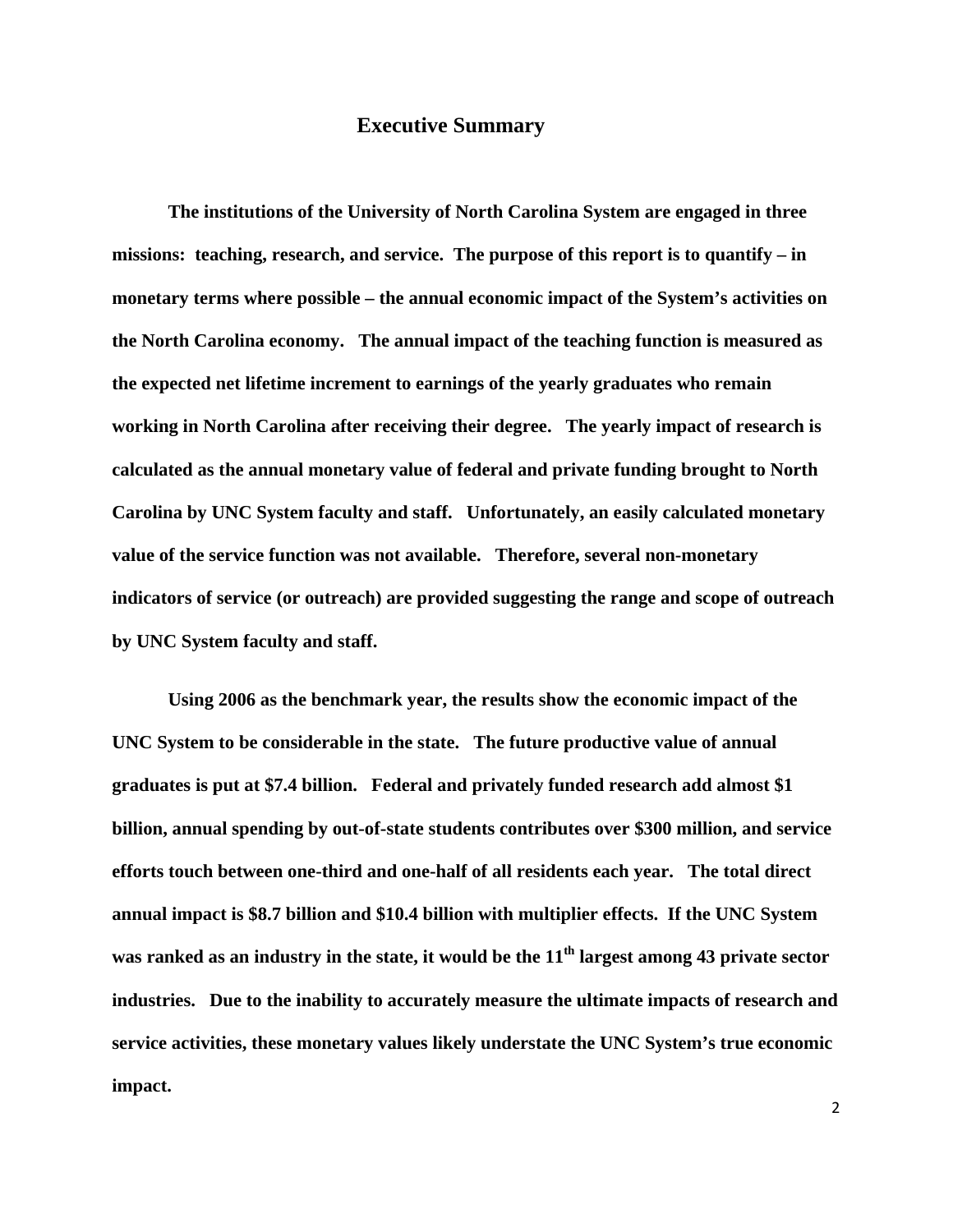### **INTRODUCTION**

The University of North Carolina System has had a major influence on North Carolina for over two centuries. Today, through the efforts of the faculty, students, and staff of the System's sixteen campuses, thousands of North Carolina residents, businesses, and institutions are touched each year by the programs and activities of one of the nation's leaders in public higher education.

 These programs and activities are numerous and varied, but they can be summarized under three categories: teaching, research, and service. Teaching activities are primarily – but not confined to – developing learning and skills among students enrolled in degree programs. Research is focused study by faculty, staff, and students on improving the understanding of phenomenon and relationships that can ultimately result in new discoveries and findings to improve the quality of life. Service includes those activities which extend the teaching and research of faculty, staff, and students outside the bounds of academia and directly to the people and communities of the state.

 Certainly it is difficult to quantify all the benefits of the teaching, research, and service efforts of the University of North Carolina System campuses. For example, the enhanced appreciation a student receives for the great works of literature from a college course, the added knowledge gained about the lifespan of primitive life from research on coastal estuaries, or the enjoyment attained by attendees at university-sponsored cultural and sporting events are all difficult – indeed impossible – to measure in monetary terms.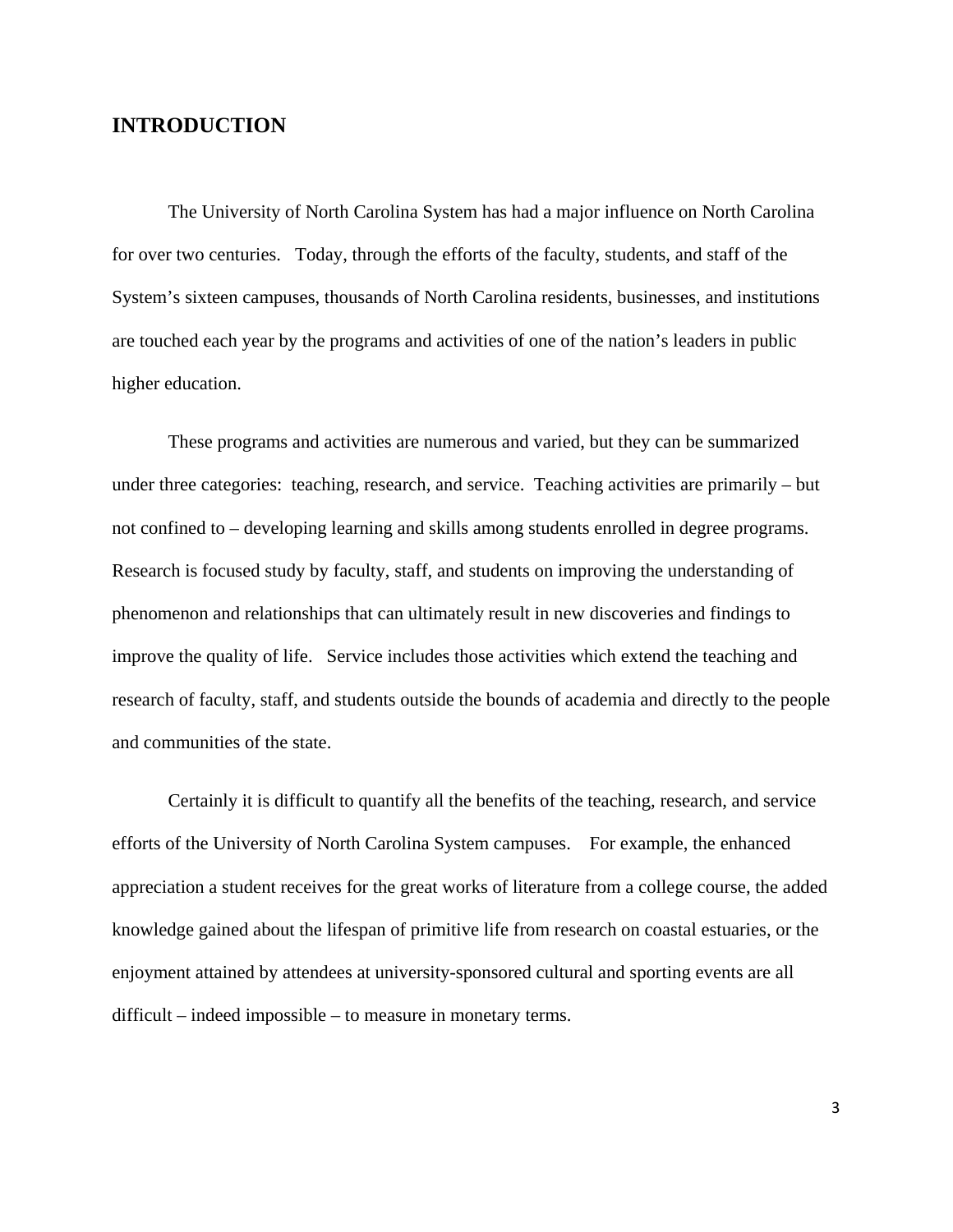<span id="page-3-1"></span><span id="page-3-0"></span> Still, it is important, where possible, to benchmark the value of university activities for several reasons. Such benchmarks give direct users of the activities – students, those applying research findings, and beneficiaries of university services – some sense of the returns they receive. The measures also provide public sector decision-makers, particularly those in North Carolina's state government, with values that can be compared to the valuable investments made by the public sector in the state's public university system. Finally, the measures can be compared against similar measures for private sector industries to gauge where the University of North Carolina System ranks as an economic sector in North Carolina.

 This paper therefore seeks to identify and quantify new resources – usually measured in income or spending – created in or brought to North Carolina as a result of the activities of the University of North Carolina System campuses. As a result, activities which only reallocate resources already in the state are not included. Examples of excluded activities are room, board, and other expenses of in-state students, spending at campus cultural and sporting events, and operating budgets of the UNC System institutions funded by North Carolina state government resources. The arguments for exclusion are that room, board, and other spending by in-state students would have occurred even if the individuals weren't in college. Likewise, spending by attendees at UNC System cultural and sporting events is a re-direction of North Carolina resident spending on leisure activities.<sup>[2](#page-3-1)</sup> Further, publicly raised state resources could always be spent on other public functions in the state or be left with taxpayers to spend.

 Following this introduction, the report is divided into five sections. Three sections are devoted to measuring the benefits of the teaching, research, and service functions of the university system. Next is a section that places the economic impact of the University of North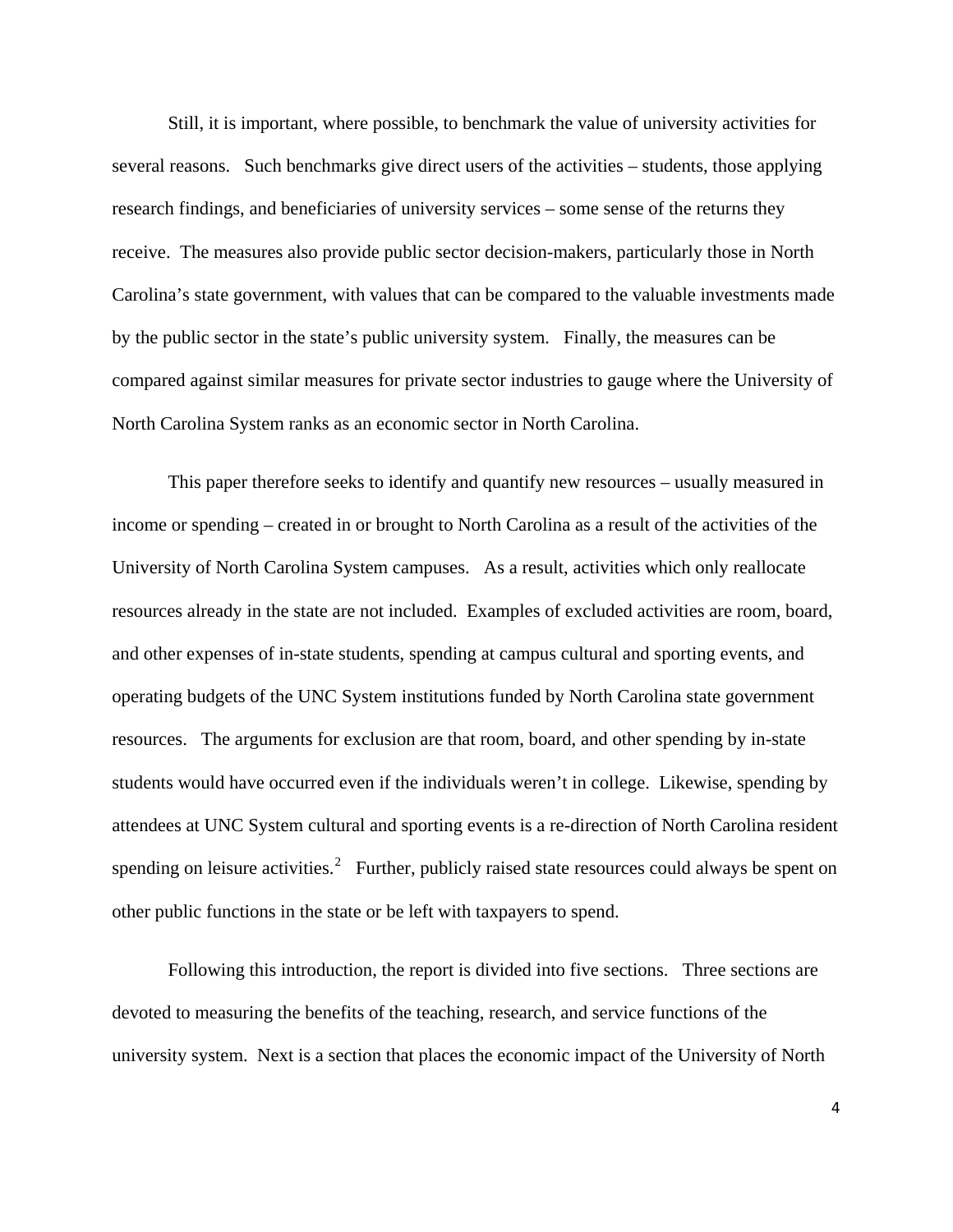<span id="page-4-0"></span>Carolina System in the context of the state economy. A concluding section provides a summary of the findings.

### **IMPACTS OF TEACHING**

Teaching develops, what economists call, the "human capital" of students. Like the capital embodied in the machinery and technology of the modern factory and office, human capital represents the knowledge and skills of people. When these knowledge and skills are developed to a higher level, people are more productive as workers. The marketplace recognizes this greater productivity by paying workers with enhanced knowledge and skills a higher salary.

 Therefore, one measure of the economic value of a college degree is the additional salary earned by college graduates compared to non-college graduates. However, the value of a college degree goes beyond a one-year comparison, as say between a college graduate earning \$50,000 and a high school graduate earning \$20,000. Instead, the degree's value is the *lifetime* of additional salary earned by the college graduate. This lifetime value represents the embodiment of additional productivity of the college graduate. It is measured by a concept called the *net present value of expected additional future earnings.* This is the value, in the purchasing power of today's dollars, of all the expected additional salary (net of the graduate's college costs) over the graduate's work lifetime from having the college degree. The concept is directly comparable to the market value (price) of a unit of machinery or technology, where that price also represents the additional productivity expected from the unit during its useful lifetime.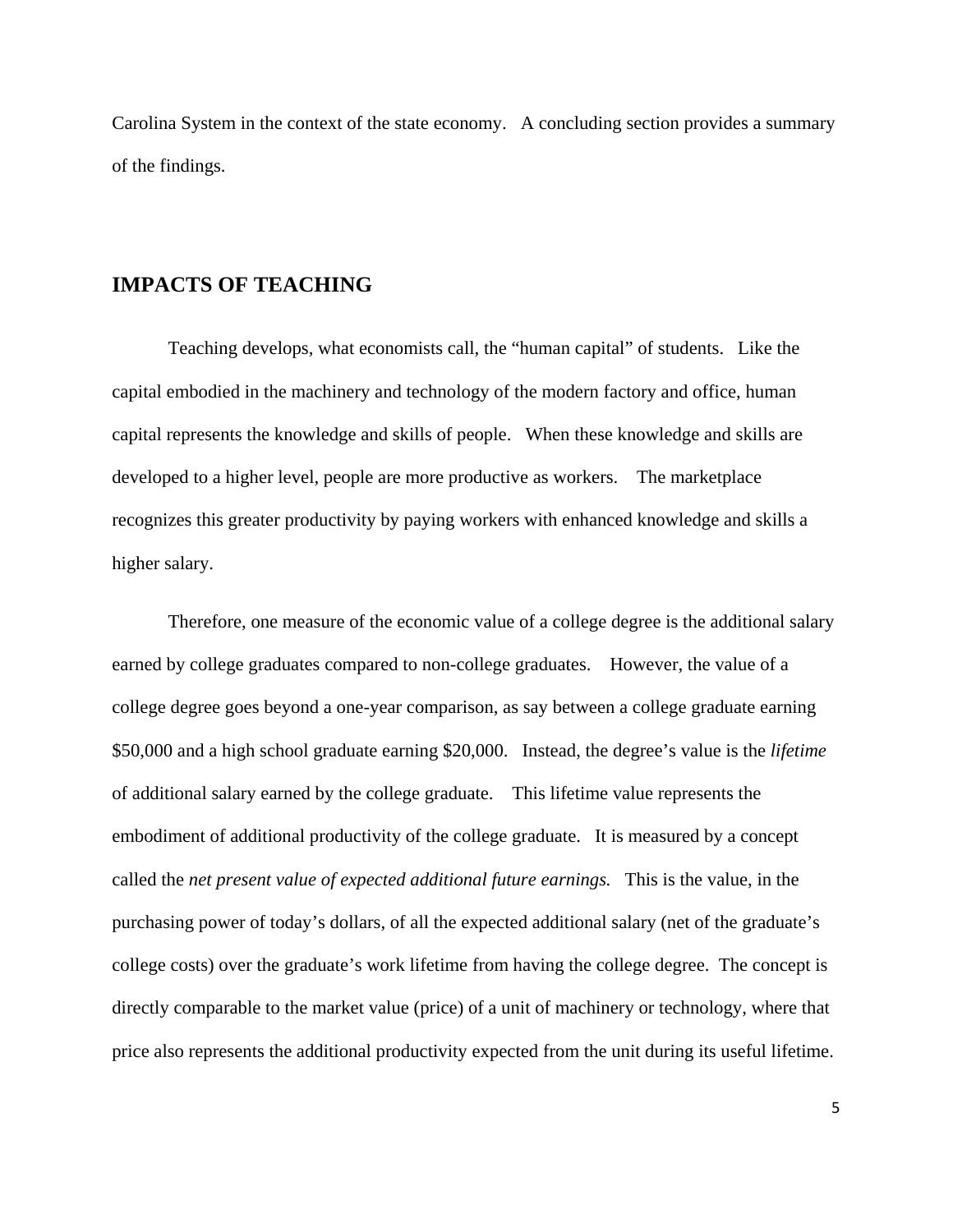<span id="page-5-0"></span> It should be recognized the net present value of additional future earnings from having a college degree is an approximation to the worth of that degree, and arguments can be presented that the value both overstates and understates the true worth. It can overstate a degree's value if inherent traits and skills of the graduate, or skills learned outside of college training, contribute significantly to the graduate's lifetime earnings. In contrast, the measure can understate the value of a college degree if there are significant benefits from the degree that aren't captured by the associated higher salary. These unmeasured benefits can be individual in nature, such as the greater enjoyment college graduates might receive from the fine arts, history, domestic and foreign cultures, and current affairs. Or, the unmeasured benefits can be social in nature. For example, expected higher future salaries may motivate college graduates to take better care of their physical health and to be less likely to engage in criminal activities. If so, then government spending on health care and on law enforcement and incarceration may be lower as a result, and the reduced government expenditures on these functions can be viewed as a societal benefit.

 Accepting these cautions, this section reports the results of measuring the value of degrees from the University of North Carolina System institutions by the net present value of expected additional future earnings associated with the degree. The results were obtained by applying the following steps. First, for each institution, a graduating class was sorted by degree (bachelors, masters, doctorate, law, medical) and major. Then, the tuition and fees, costs of books and supplies, and foregone earnings paid by each graduate over their college years were identified and summed. This sum represents the direct monetary cost to the student of the college degree.<sup>[3](#page-3-1)</sup> Next, the average salaries of recent UNC System graduates with specific degree-majors who have been working full-time in North Carolina were identified for each institution.<sup>[4](#page-3-1)</sup> From each of these salaries was subtracted the alternative salary the graduate would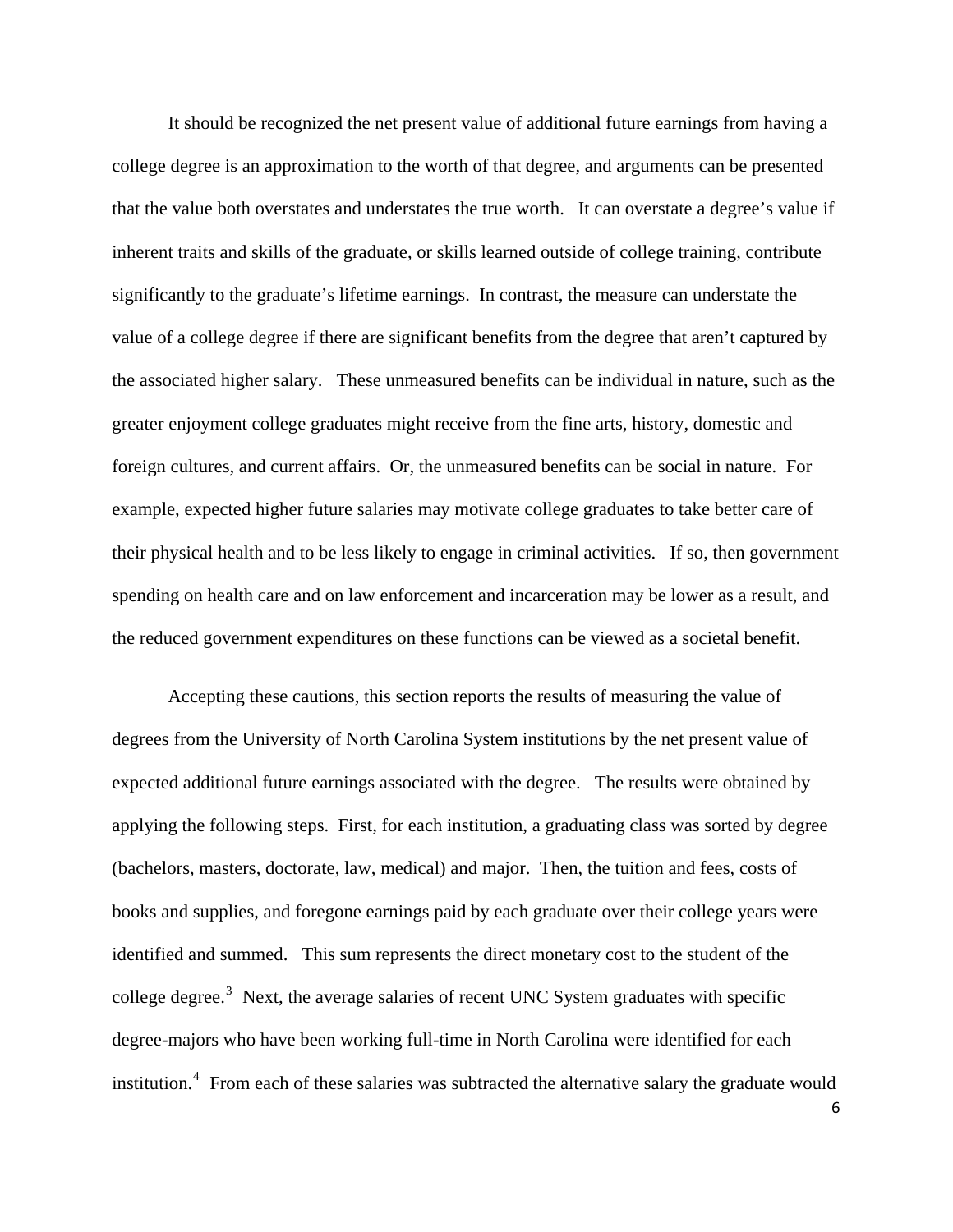have earned if the college degree had not been obtained. For bachelors degrees, the alternative salary is that of a high school graduate in North Carolina; for masters, law, and medical degrees, it is the average salary of a bachelors degree; and for doctorate degrees, it is the average salary of a masters degree.<sup>[5](#page-3-1)</sup> Last, assuming the graduate works until age 67, future additional salary dollar amounts are adjusted to current purchasing power dollars, the graduate's college costs are subtracted, and a *net present value of expected additional future earnings* amount is obtained for each degree-major in each institution.<sup>[6](#page-4-0)</sup> Multiplying this value by the number of graduates in a class with that degree major and who stays to work in North Carolina yields aggregate values.<sup>[7](#page-4-0)</sup>

 Table 1 shows the aggregate results, summed over all degrees and majors, for each institution and the total for the University of North Carolina System. It is based on the graduating class of 2003-04, the latest for which the salary data were available, with the results expressed in 2006 purchasing power dollars. Results for the University of North Carolina School of the Arts are not included due to the unique nature of the School's programs and graduates.<sup>[8](#page-4-0)</sup>

 The results are impressive. Based on the salary increment they are expected to receive over their work lifetime, the 2003-04 UNC System graduating class will directly generate over \$7 billion of additional income in the state, measured as a single amount in 2006 dollars. When the impacts of the re-spending of this income within North Carolina are accounted for – the socalled *multiplier effect* – the value increases to almost \$[9](#page-4-0) billion.<sup>9</sup>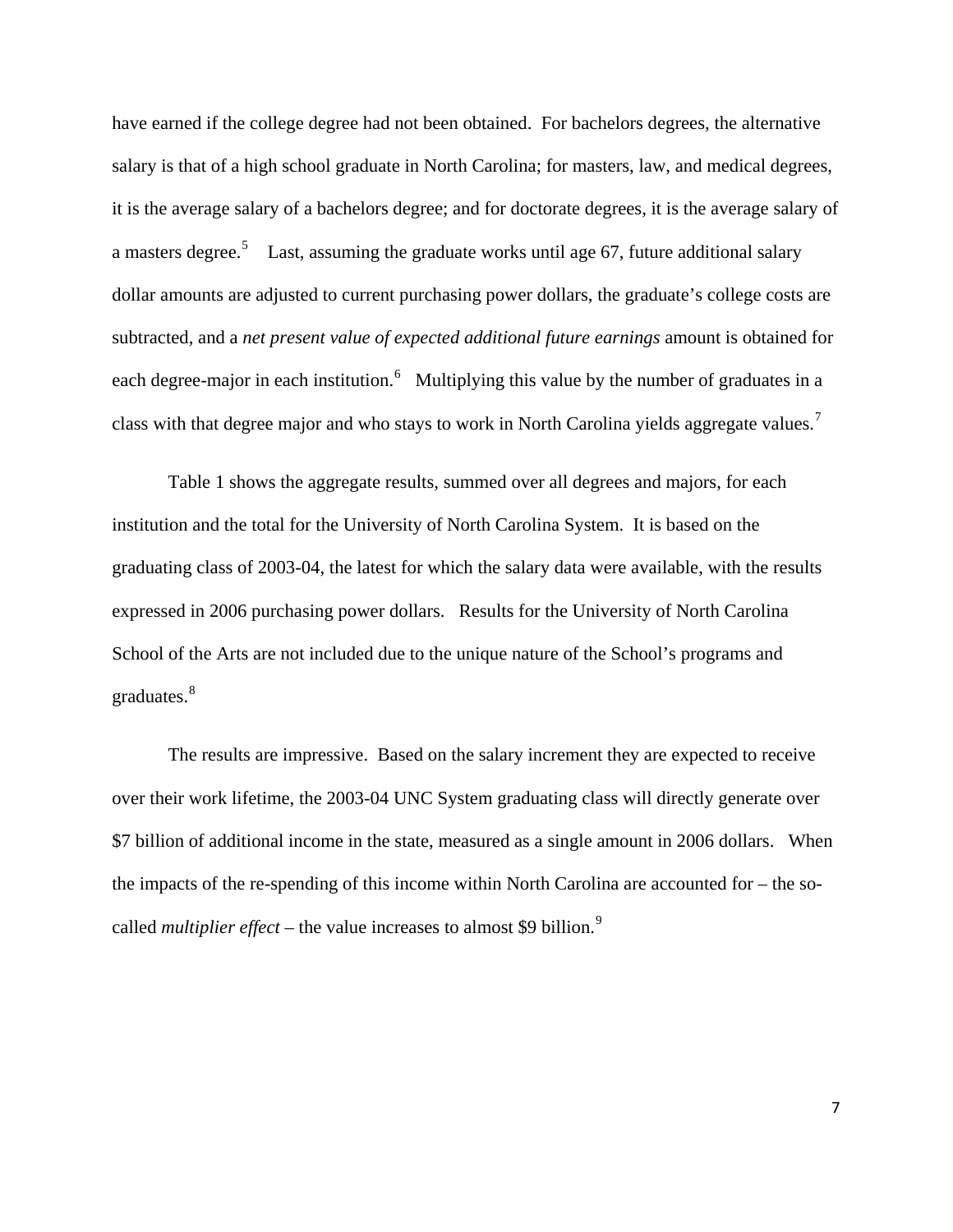**Table 1. Expected Aggregate Net Present Value of Additional Lifetime Income Earned by Graduates of UNC System Institutions Who Remain Working in North Carolina, 2003-04 Graduating Class, in 2006 Dollars<sup>a</sup>**

| <b>Institution</b>              | <b>Without Multiplier Effects</b> | <b>With Multiplier Effects</b> |
|---------------------------------|-----------------------------------|--------------------------------|
| Appalachian State University    | 486,005,936                       | 583,207,123                    |
| <b>East Carolina University</b> | 793,635,690                       | 952,362,828                    |
| Elizabeth City State Univ.      | 25,048,073                        | 30,057,688                     |
| Fayetteville State Univ.        | 102,411,554                       | 122,893,865                    |
| N.C. Agril. & Tech. State Un.   | 168,774,550                       | 202,529,460                    |
| North Carolina Central Univ.    | 219,533,045                       | 263,439,654                    |
| North Carolina State Univ.      | 1,400,442,255                     | 1,680,530,706                  |
| University of NC at Asheville   | 29,209,093                        | 35,050,912                     |
| Univ. of NC at Chapel Hill      | 1,443,952,217                     | 1,732,742,660                  |
| Univ. of NC at Charlotte        | 981,809,907                       | 1,178,171,888                  |
| Univ. of NC at Greensboro       | 743,071,824                       | 891,686,189                    |
| Univ. of NC at Pembroke         | 154,867,404                       | 185,840,885                    |
| Univ. of NC at Wilmington       | 375,991,188                       | 451,189,426                    |
| Western Carolina University     | 297,087,750                       | 365,505,300                    |
| Winston-Salem State Univ.       | 185,086,993                       | 222,104,392                    |
| <b>System Total</b>             | \$7,406,927,479                   | \$8,888,312,975                |

<sup>a</sup> Calculations from the University of North Carolina School of the Arts not included.

Source: Calculations using data from the UNC System General Administration and the Employment Security Commission of North Carolina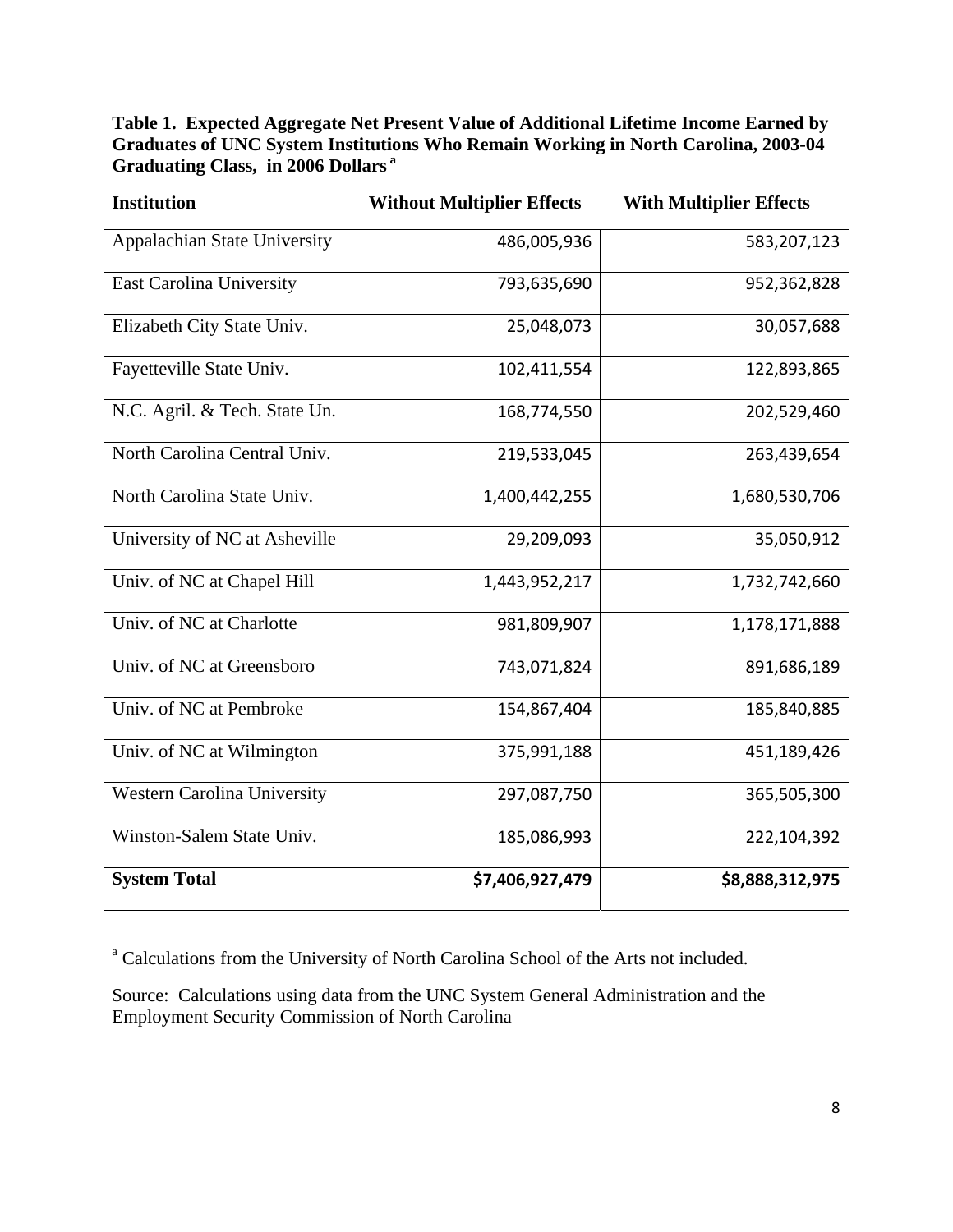It is informative to calculate the return on the state's investment in the University of North Carolina System represented by the income values in Table 1. Four such returns are estimated. The first (*Return 1*) takes the aggregate cost in state appropriations to the UNC System institutions for the class of 2003-04 and divides it into the system-total net income increment, without multiplier effects, from Table 1. The second measure (*Return 2*) takes the same aggregate cost and divides it into the system-total net income increment, with multiplier effects, from Table 1.<sup>[10](#page-4-0)</sup> The third measure (*Return 3*) divides the aggregate cost into an estimate of the state and local public revenues derived from the system-total net income increment, without multiplier effects, from Table 1, and the fourth measure (*Return 4*) divides the aggregate cost into an estimate of the state and local public revenues derived from the system-total net income increment, with multiplier effects, from Table  $1<sup>11</sup>$  $1<sup>11</sup>$  $1<sup>11</sup>$  In essence, Return 1 and Return 2 answer how much *private sector income* of graduates is associated with each dollar of state funds appropriated to instructional costs for those graduates, whereas Return 3 and Return 4 address how much *public sector revenue* from graduates is associated with each dollar of state funds appropriated to instructional costs for the graduates.

 The results for Return 1, Return 2, Return 3, and Return 4 are in Table 2 and again they are significant. Returns 1 and 2 show between \$9 and \$12 of lifetime income is associated with every dollar of state appropriations to UNC System instruction. Returns 3 and 4 indicate that between \$1.4 and \$1.6 of state and local public revenue in North Carolina is associated with every dollar of state appropriations to UNC System academic instruction.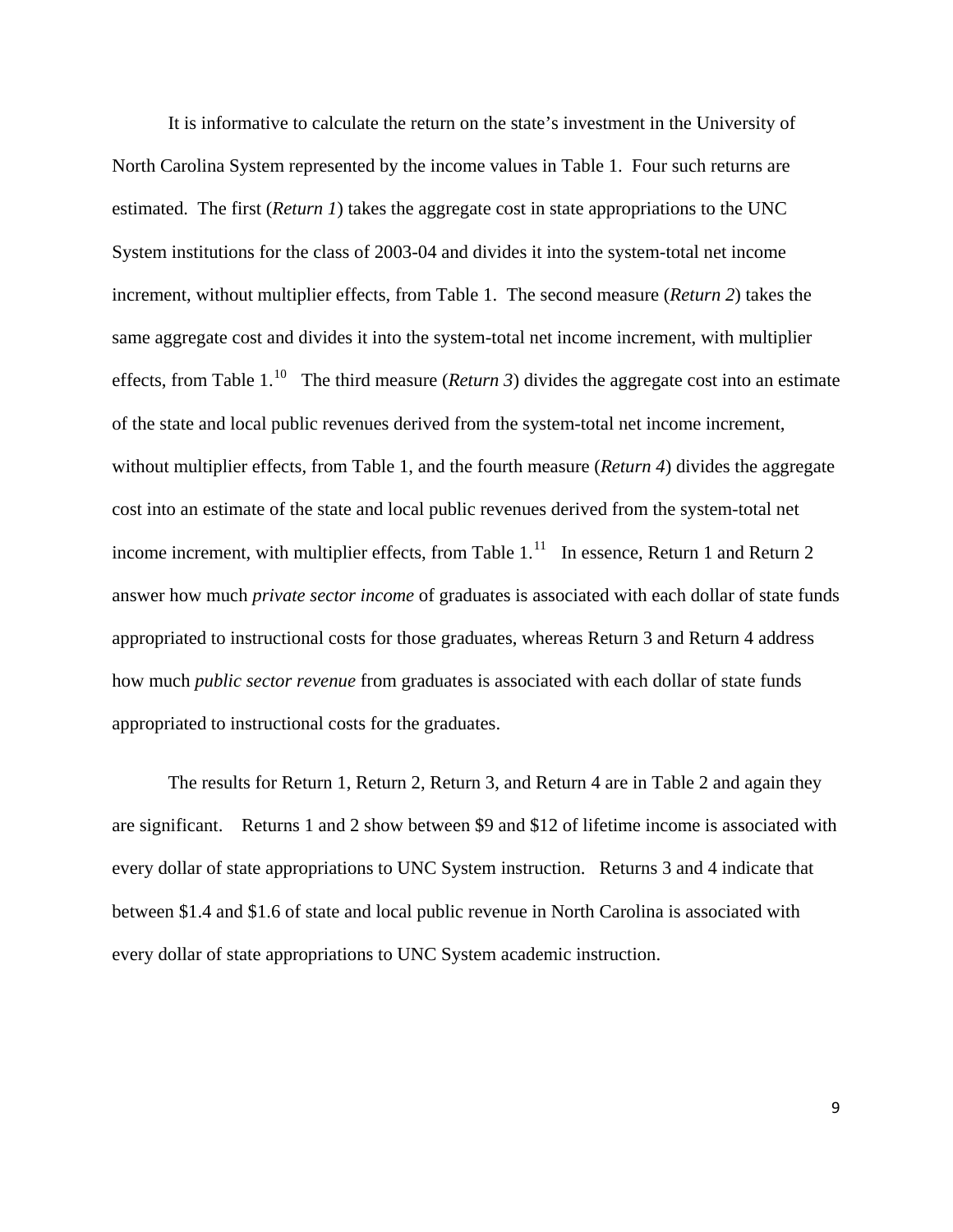#### **Table 2. Alternative Rates of Return to State Appropriations for UNC System Instructional Spending (\$ of return per \$ of public expenditure)**

| Return 1 | 9.65  |
|----------|-------|
| Return 2 | 11.59 |
| Return 3 | 1.37  |
| Return 4 | 1.62  |

 Source: Calculations using data from Table 1 and budgetary information from the North Carolina Office of State Budget and Management.

 One other impact of the teaching function is the additional annual spending in North Carolina generated from out-of-state students attending campuses of the University of North Carolina System. This spending is assumed to be approximately  $$10,000$  annually.<sup>[12](#page-4-0)</sup> In 2006, this spending from out-of-state students is estimated at \$316,360,000. Adding multiplier effects increases the impact to \$379,632,000. Revenues from out-of-state student tuition and fees aren't included under the assumption those revenues offset the associated public costs for the students.

# **IMPACTS OF RESEARCH AND SPONSORED PROGRAMS**

A second mission of University of North Carolina System institutions is research.<sup>[13](#page-5-0)</sup> The research activities span many topics and many activities, including improving health care and finding treatments and cures for illnesses and diseases, developing and adapting new sources of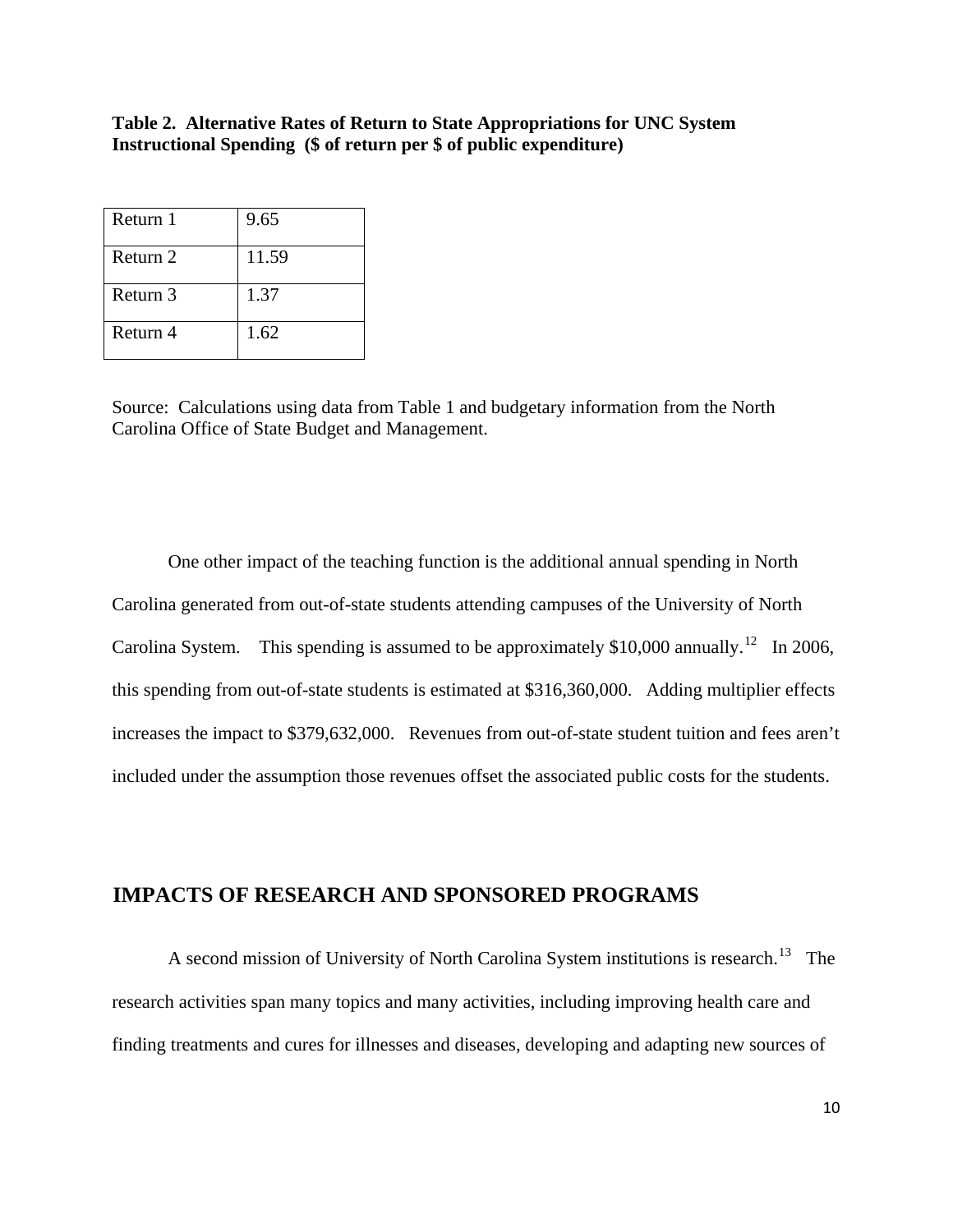energy, mitigating pollution and environmental degradation, improving the economic and social dimensions of life for North Carolinians, and increasing our understanding of climate change, damaging storms, and shifting weather patterns – to name only a few.

 The economic impact of these research activities ultimately rests on an evaluation of the practical applications of the research results. So, for example, the impact of research that results in improved predictability of the timing and path of hurricanes would be calibrated by the resulting reduction in lives and injuries and property saved as a result of implementing the research's recommendations. Or, a research program that discovers methods to improve energy efficiency would be measured by the market value of associated reduced energy usage. Other impacts of research include helping to attract, retain, or expand businesses, which in some cases is encouraged by university research capacity.

 Unfortunately, deriving such economic impacts of research programs is project specific and very time consuming.<sup>[14](#page-5-0)</sup> We can, however, quantify some of the outcomes of research activities. Technology transfer, or the sharing of university-based knowledge and inventions with the specific purpose of developing new technologies and products, often results in measurable economic impacts. The UNC System's six campuses with established technology transfer offices report annual activity to the Association of University Technology Managers. The 2006 survey, the most recent with information from all six campuses, shows those campuses reported 435 inventions, filed 272 patents, managed 963 licensing agreements, and received over \$6 million in licensing income. Sixteen UNC System-based spin-off companies were also launched in 2006.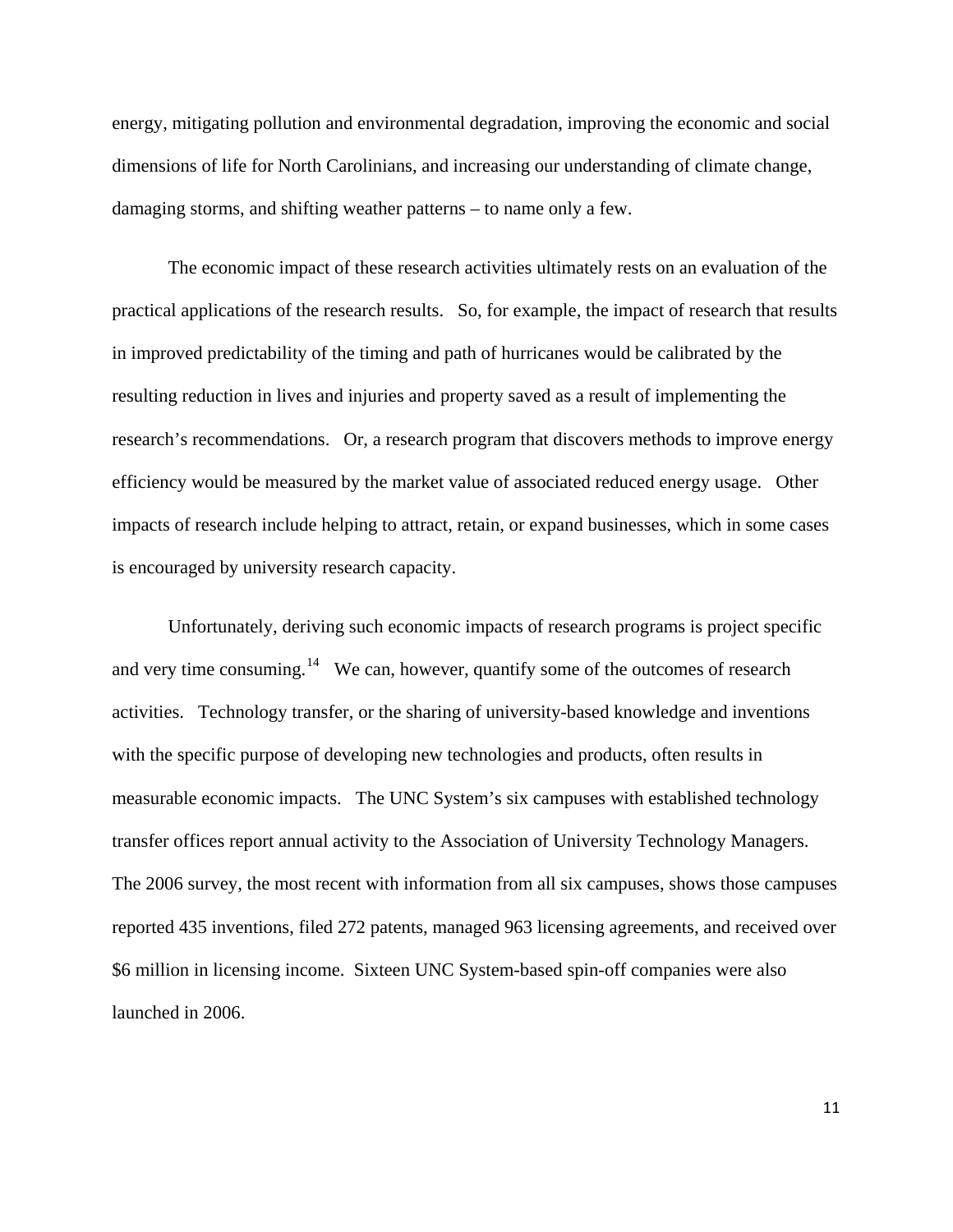Another alternative to assessing the impact of the UNC System research enterprise is to measure the research funds attracted by UNC System institutions from non-state sources.<sup>[15](#page-5-0)</sup> This information is presented in Table 3, for the fiscal year 2006-07 and in 2006 dollars, for each institution and in total. The amount of federal funding has been reduced by 2.4% to account for North Carolina's share of federal tax collections.<sup>[16](#page-5-0)</sup> The "total funding with multiplier" uses a multiplier of 1.2 and, again, accounts for the re-spending of funds within the state. For the UNC System, the results show almost one billion dollars of funding without including multiplier effects and over \$1.1 billion of funding with the inclusion of multiplier effects.

 The "payoff" to North Carolina from research can be added to the returns from teaching to see a total return from these two activities relative to state appropriations, as given in Table 4. The research returns augment the teaching returns to give total returns from the two functions to between 12 and 15 for income and 1.7 and over 2.1 for state and local public revenue.

### **IMPACTS FROM SERVICE**

 UNC System service includes activities by faculty and staff outside of the formal classroom and laboratory and in the community, working with residents, businesses, non-profit organizations, and governmental officials to enhance knowledge and skills so that better private and public decisions can be made and outcomes improved. Services activities work with "real" situations and "real" decision-makers in "real" time.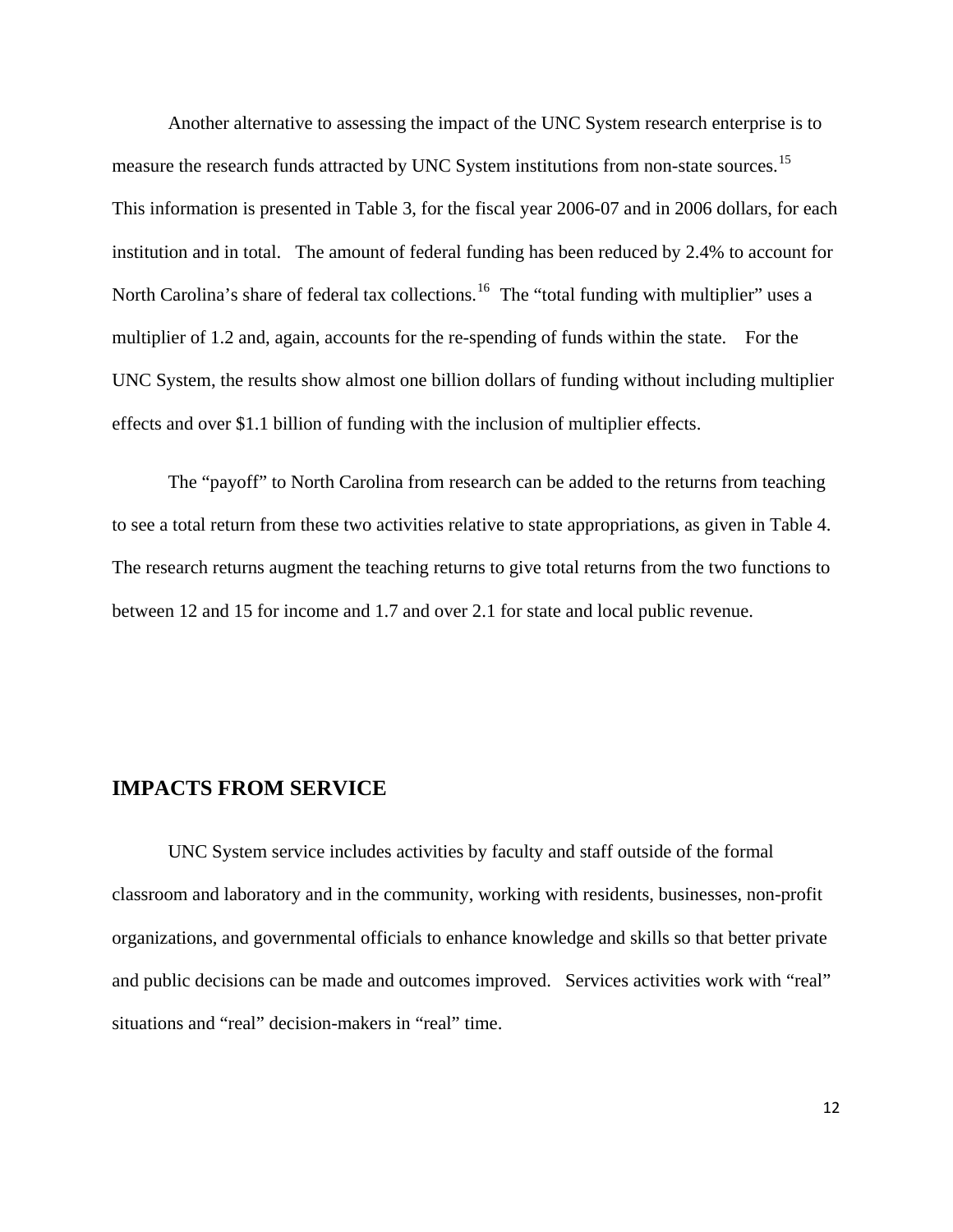## **Table 3. Federal and Privately Funded Research and Sponsored Programs at UNC System Institutions, 2006-07 Fiscal Year, 2006 Dollars a**

| Institution          | <b>Federal Funding</b> | <b>Private Funding</b> | <b>TOTAL W/O MILL.</b> | <b>TOTAL WITH MILL.</b> |
|----------------------|------------------------|------------------------|------------------------|-------------------------|
| Appal. St. Univ.     | 4,199,156              | 3,998,801              | 4,604,423              | 5,525,308               |
| East. Car. Univ.     | 13,309,258             | 19,340,914             | 15,783,151             | 18,939,781              |
| Eliz. City St. Un.   | 8,085,162              | 2,173,234              | 8,153,163              | 9,783,795               |
| Fay. State Univ.     | 9,385,335              | 1,038,610              | 9,393,335              | 11,272,002              |
| NC A&T Univ.         | 34,409,027             | 4,318,032              | 36,149,548             | 43,379,458              |
| NC Central Univ      | 19,739,429             | 2,786,441              | 19,739,429             | 23,687,315              |
| NC State Univ.       | 102,802,578            | 51,213,734             | 122,885,987            | 147,463,077             |
| UNC-Asheville        | 2,948,162              | 315,190                | 2,948,162              | 3,537,794               |
| <b>UNC-CH</b>        | 432,486,144            | 136,254,084            | 458,677,870            | 550,413,444             |
| <b>UNC-Charlotte</b> | 19,023,614             | 8,774,717              | 23,308,112             | 27,969,734              |
| UNC-Greens.          | 20,345,403             | 8,730,270              | 21,092,118             | 25,310,542              |
| <b>UNC-Pembroke</b>  | 1,993,886              | 520,314                | 1,993,886              | 2,392,663               |
| UNC-Wilm.            | 11,961,641             | 2,979,661              | 12,568,798             | 15,082,558              |
| West. Car. Univ.     | 3,482,641              | 1,437,453              | 3,482,641              | 4,179,170               |
| W-S State Univ.      | 11,500,378             | 444,657                | 11,500,379             | 13,800,455              |
| $UNC - GA^b$         | 10,275,391             | 6,248,060              | 11,177,191             | 13,412,630              |
| <b>System Total</b>  | 705,947,211            | 250,574,171            | 956,521,382            | 1,147,825,658           |

 **Institution Federal Funding Private Funding Total w/o Mult. Total with Mult.** 

<sup>a</sup> Federal funding includes a reduction of 2.4% to account for the share of federal government tax receipts by North Carolina residents. No data available for the North Carolina School of the Arts.

<sup>b</sup> Funds allocated to the UNC General Administration instead of any particular institution.

Source: UNC – General Administrations and author's calculations.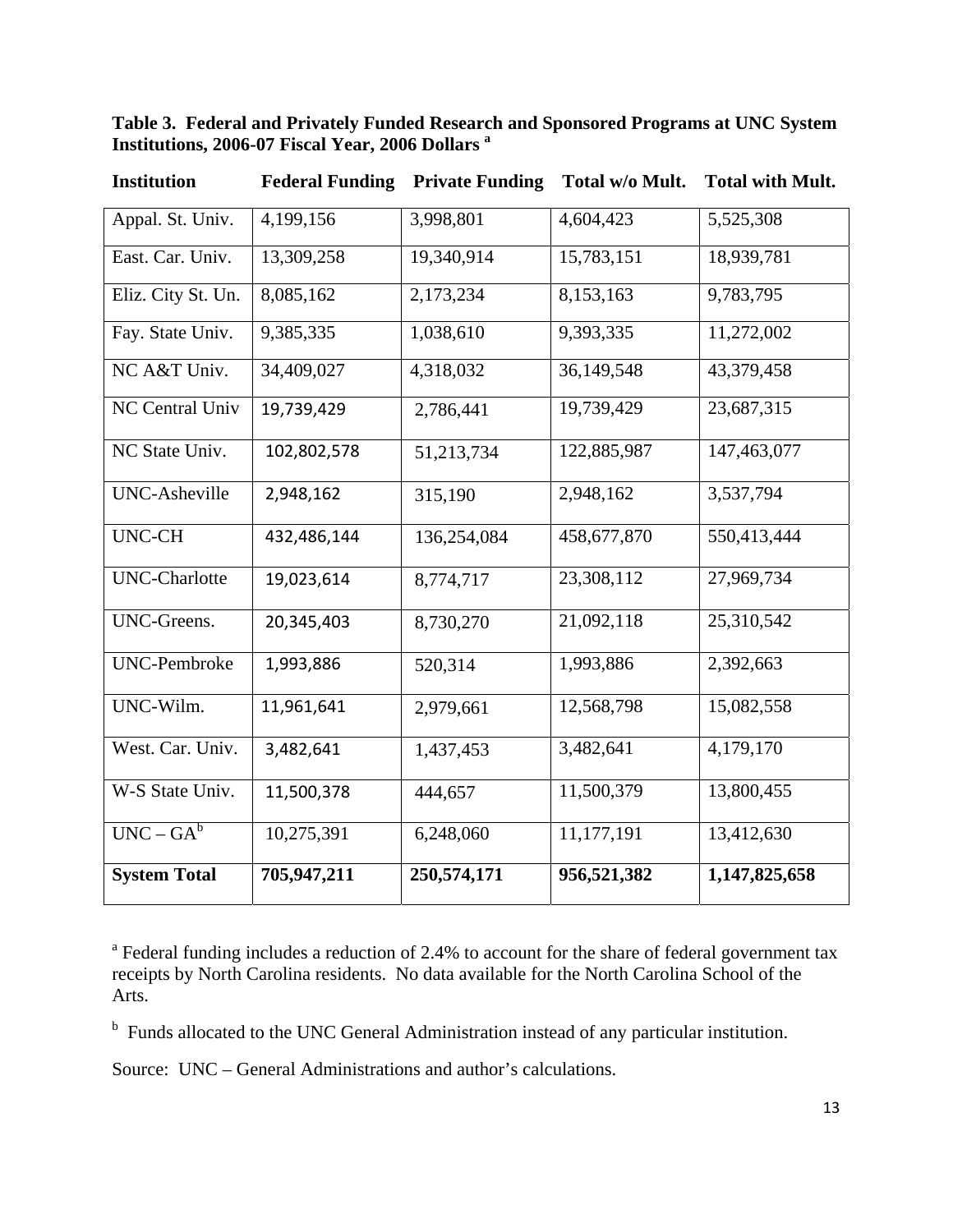**Table 4. Alternative Rates of Return to State Appropriations for UNC System Instructional and Research Spending (\$ of return per \$ of public expenditure)**

| Return 1 | 12.58 |
|----------|-------|
| Return 2 | 15.11 |
| Return 3 | 1.76  |
| Return 4 | 2.11  |

Source: Calculations using data from Tables 1 and 3 and budgetary information from the North Carolina Office of State Budget and Management.

 The service work (also termed "outreach") conducted by UNC System faculty and staff is broad and touches almost every aspect of life in North Carolina. UNC System faculty and staff work with farmers, with agribusiness companies, with businesses both large, small and start-up, with families, children, and young adults, with injured and ill patients, with employers, employees, and retired persons, with those seeking skills for work as well as those looking for pleasurable knowledge, and with local and state elected and non-elected officials. The service work is delivered through a wide variety of methods and organizations, ranging from the statewide Cooperative Extension Service which has offices in every county, to UNC Healthcare with several hospitals and clinics, to work done by individual faculty.

 As with research activities, gauging the economic impact of service activities is difficult. Many of the activities don't have a direct market value attached to them. The impacts of the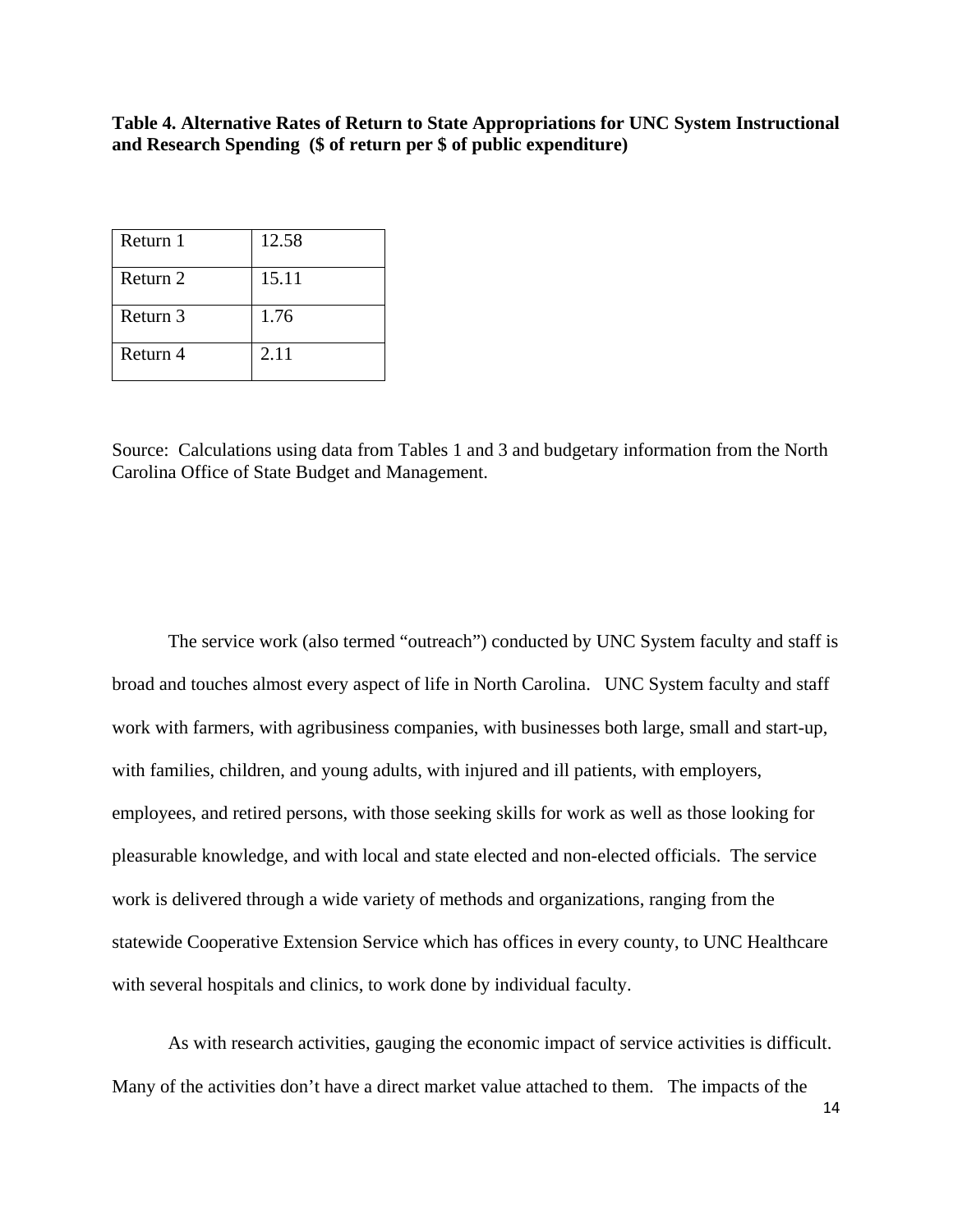activities are often difficult to separate from other factors that are occurring at the same time. Also there's the issue that the impacts of service programs may only occur over a long period of time. Thus, longitudinal studies which carefully separate the effects of UNC System service activities from other determinants of outcomes would need to be conducted to accurately calibrate service impacts.<sup>[17](#page-5-0)</sup>

 Such longitudinal studies are not available for UNC System service activities. Instead, this report presents less comprehensive, yet still meaningful, indicators of the activities' impacts by listing non-monetary measures of the quantity of service activities. (Table 5). The list is not comprehensive and certainly misses some important programs. It also misses activities that aren't easily documented or quantified, such as public information provided by faculty and volunteer services by faculty and staff.

 Nonetheless, the numbers strongly suggest and substantiate that UNC System service activities touch a large number of North Carolinians and North Carolina communities. It is not an exaggeration to say that faculty and staff of the UNC System interact with residents, businesses, organizations, and governments in every North Carolina county and virtually every town and municipality.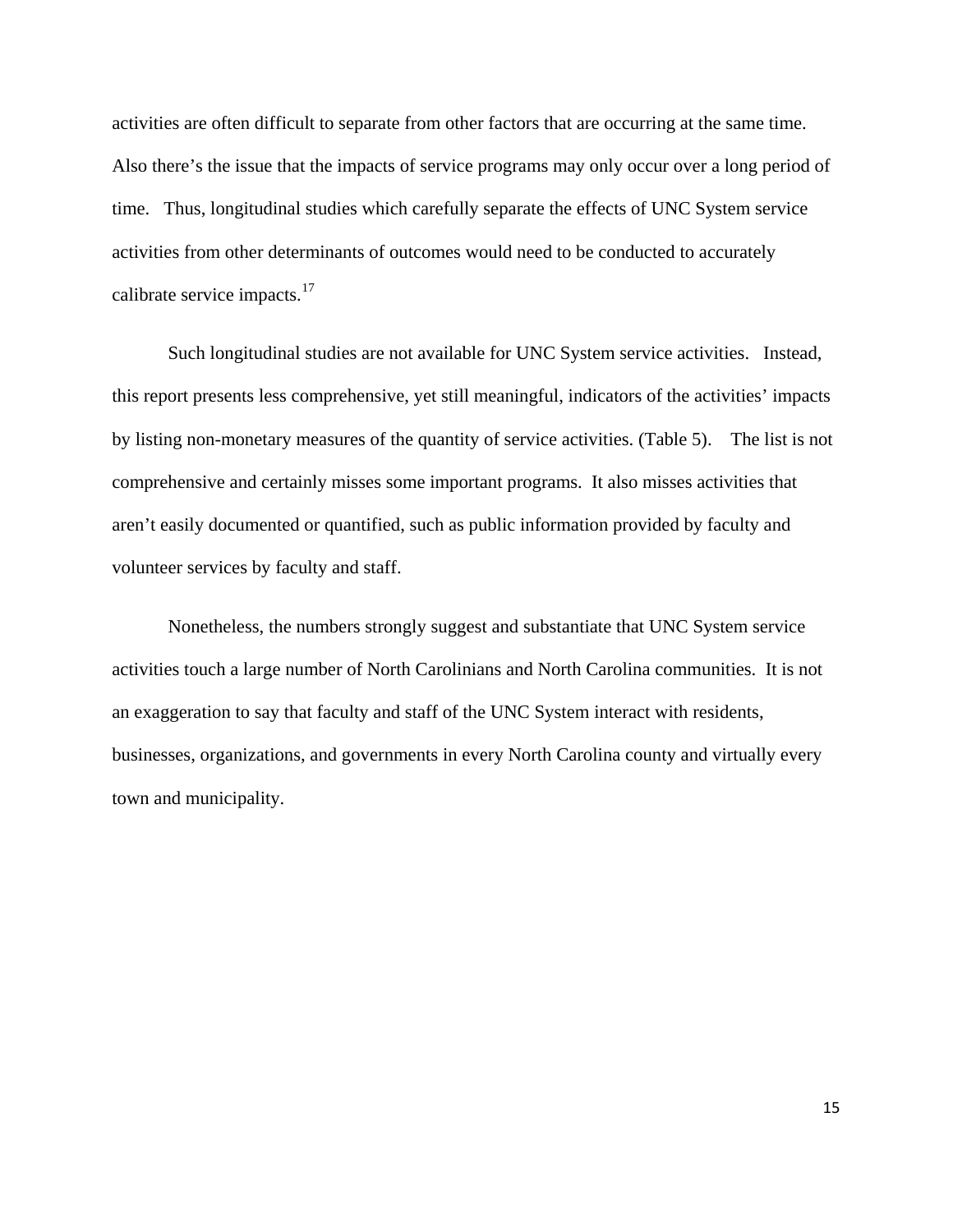**Table 5. Selected Indicators of UNC System Service Activities** (fiscal year 2007-2008 unless otherwise stated)

\_\_\_\_\_\_\_\_\_\_\_\_\_\_\_\_\_\_\_\_\_\_\_\_\_\_\_\_\_\_\_\_\_\_\_\_\_\_\_\_\_\_\_\_\_\_\_\_\_\_\_\_\_\_\_\_\_\_\_\_\_\_\_\_\_\_\_

| <b>UNC</b> Healthcare                   |                 |
|-----------------------------------------|-----------------|
| Clinic visits                           | 741,980         |
| Surgical visits                         | 22,327          |
| ER visits                               | 61,200          |
| Discharges (incl. newborns)             | 35,934          |
| Uncompensated indigent care costs       | \$226.8 million |
| Area Health Education Centers (AHEC)    |                 |
| Total clinic visits                     | 505,642         |
| Specialty clinic visits                 | 18,848          |
| Middle and high school health careers   |                 |
| recruitment program                     | 37,400          |
| Continuing education programs attendees | 206,834         |
| Student months of community placement   | 10,489          |
| <b>ECU Physician Practice</b>           |                 |
| Outpatient visits                       | 335,000         |
| Emergency room visits                   | 83,330          |
| Surgical procedures                     | 11,652          |
| <b>Birth deliveries</b>                 | 2,823           |
| HIV positive patients                   | 1,190           |
| Indigent patients served                | 20,500          |
| Uncompensated indigent care costs       | \$9.5 million   |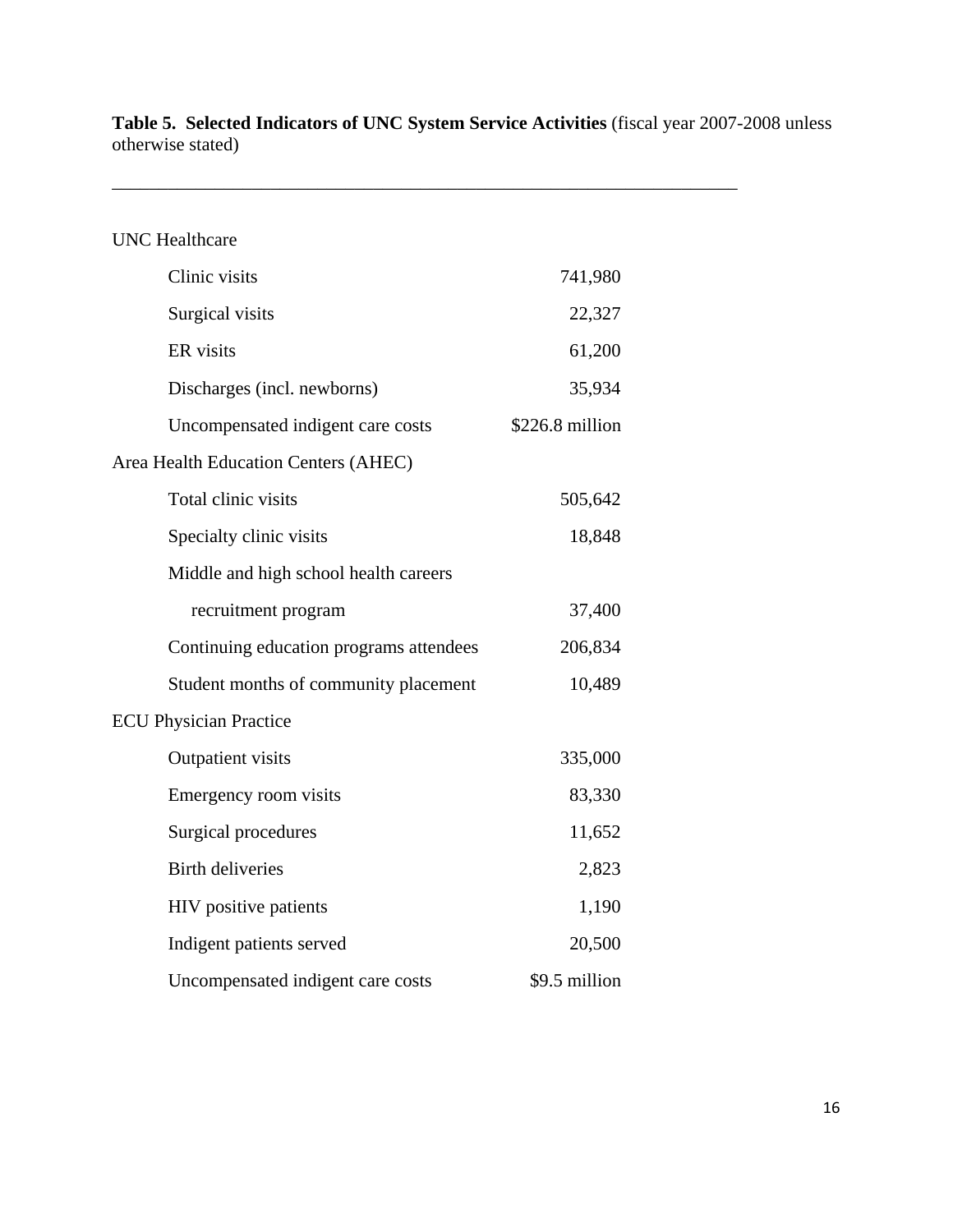# **Table 5, continued**

| North Carolina Cooperative Extension Service             |                |
|----------------------------------------------------------|----------------|
| Face to face contacts                                    | 2,153,332      |
| Non face to face contacts                                | 3,888,320      |
| Participants in meetings/workshops/training              | 556,054        |
| North Carolina Industrial Extension Service <sup>a</sup> |                |
| Number of jobs retained or created                       | 3,010          |
| <b>Small Business and Technology Development Center</b>  |                |
| Clients counseled                                        | 5,184          |
| Training attendees                                       | 5,872          |
| Number of jobs retained or created                       | 7,667          |
| Government contracts to clients                          | \$1.1 billion  |
| <b>UNC School of Government</b>                          |                |
| Public official program attendees                        | approx. 15,000 |
| Public official courses and programs                     | approx. 200    |
| Center for School Leadership Development                 |                |
| Teachers, principals, and administrators served          | 29,891         |
| Contact hours                                            | 642,263        |
| Local education agencies served                          | 115            |
| NC Center for the Advancement of Teaching                |                |
| Teacher seminar/program attendees                        | 5,101          |
| Teacher professional development attendees               | 883            |
|                                                          |                |
| Patents by faculty <sup>b</sup>                          |                |

 $a$  2005-2008

 $b$  2001-2005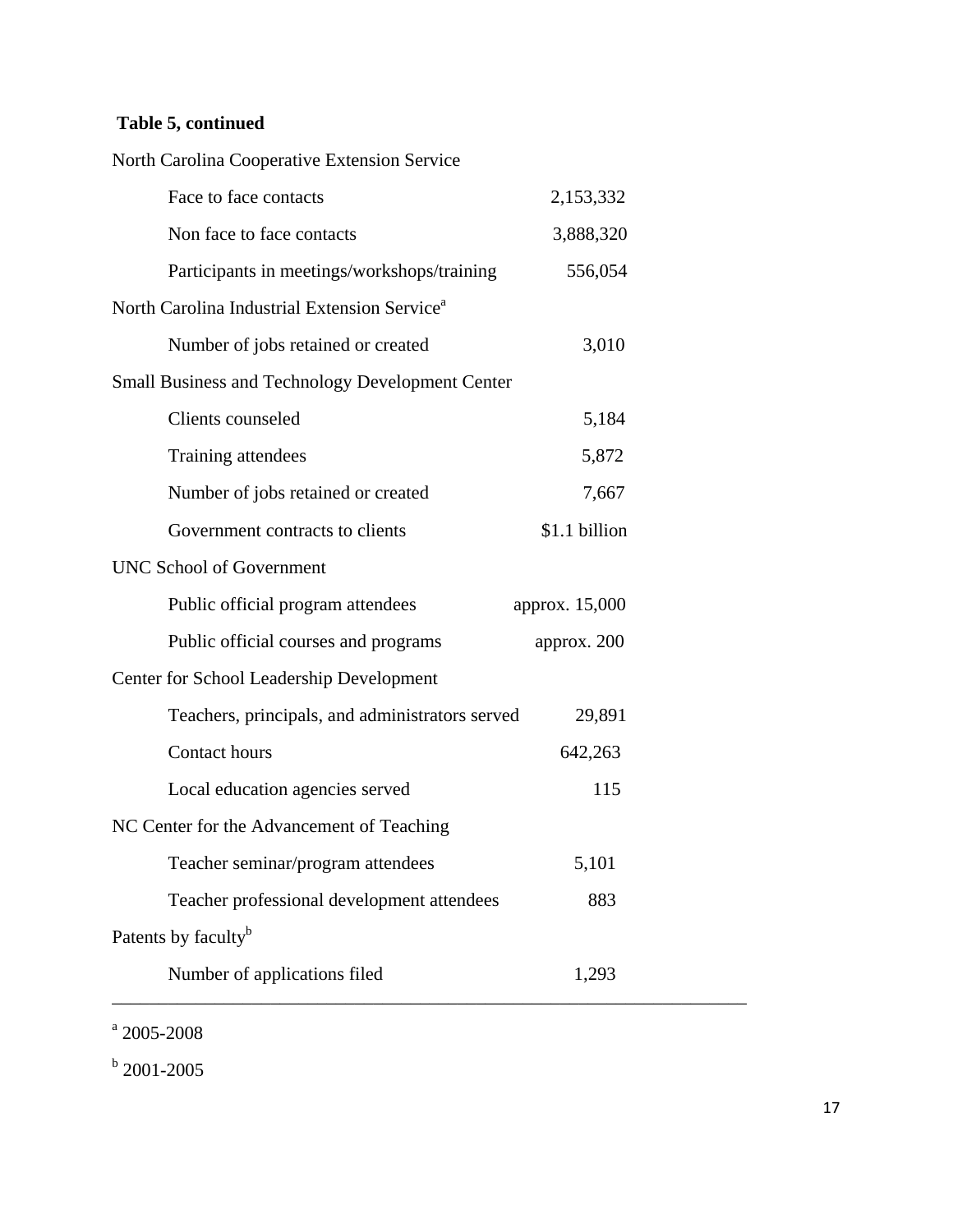#### **Table 5, continued**

 Sources: [www.unchealthcare.com;](http://www.unchealthcare.com/) AHEC Director's Office; ECU Brody School of Medicine; North Carolina Cooperative Extension Reporting System; UNC-General Administration; [www.ies.ncsu.edu;](http://www.ies.ncsu.edu/) North Carolina Industrial Extension Service; Small Business and Technology Development Center; UNC School of Government; Center for School Leadership Annual Report; NC Center for the Advancement of Teaching; UNC Tomorrow Report.

## **THE UNC SYSTEM AS AN INDUSTRY**

The UNC System impacts that can be easily quantified in financial terms are the investment value of the annual degrees awarded (Table 1) and the annual federally and private funded research (Table 3).<sup>[18](#page-5-0)</sup> As already shown, these annual combined values are impressive: in 2006, \$8.7 billion without multiplier effects, and \$10.4 billion with multiplier effects. Fo r several reasons already noted (most importantly - the monetary impacts of service activities are omitted, and the ultimate impacts of research aren't used), these totals are likely to be lowerbounds of the System's annual economic impact in North Carolina.

 The \$8.7 billion can be viewed as the annual (in 2006) economic "production" from the UNC System in the state. As such, it can be compared to the annual economic production values of other industries operating in North Carolina. This is done in Table 6 using the U.S Bureau of Labor Statistic's values for "gross state product" in the state's major industries.<sup>[19](#page-5-0)</sup> Direct values (without multiplier effects) are used.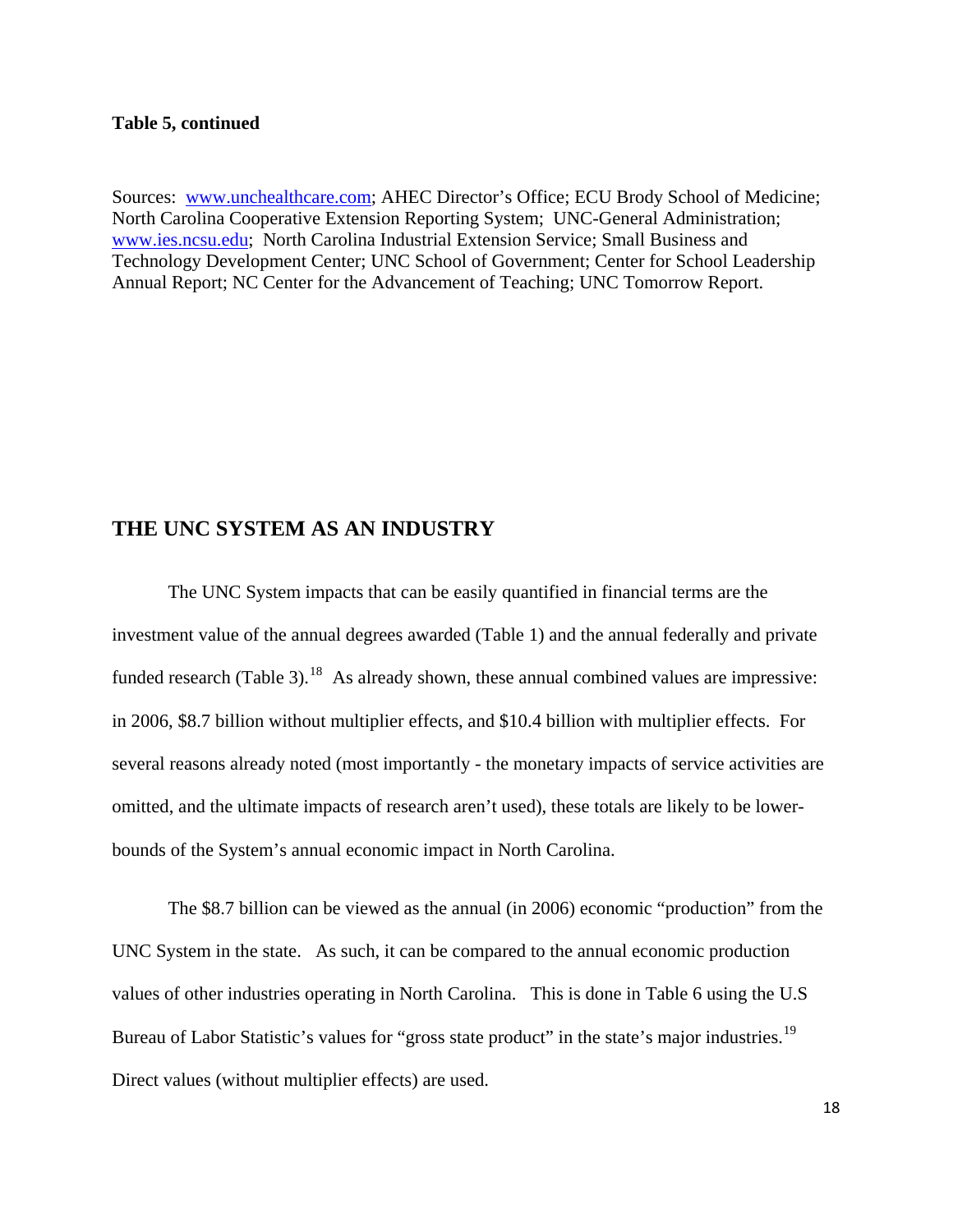| $\alpha$ oning $\alpha$ over $\beta$ into the order of |        |
|--------------------------------------------------------|--------|
| Banking                                                | \$43.5 |
| Real estate                                            | \$33.0 |
| Retail trade                                           | \$23.4 |
| Wholesale trade                                        | \$20.0 |
| Food product manufacturing                             | \$18.6 |
| Construction                                           | \$18.1 |
| Professional & technical services                      | \$17.8 |
| Chemical manufacturing                                 | \$14.0 |
| Ambulatory health care services                        | \$13.0 |
| Administrative and support services                    | \$9.1  |
| <b>UNC System</b>                                      | \$8.7  |
| Hospital and nursing care facilities                   | \$8.2  |
| Management of companies                                | \$7.8  |
| Utilities                                              | \$6.7  |
| Restaurants                                            | \$6.6  |
| Broadcasting & communication                           | \$6.6  |
| Computer & electrical product manufacturing            | \$5.8  |
| Insurance                                              | \$5.1  |
| Agriculture, forestry, & fishing                       | \$5.0  |
| Truck transportation                                   | \$3.9  |
| Water, rail, and air transportation                    | \$3.9  |
| Fabricated metal product manufacturing                 | \$3.9  |
| Machinery manufacturing                                | \$3.9  |
| Transportation equipment manufacturing                 | \$3.4  |
| Software publishing                                    | \$3.2  |

| Table 6. Gross State Product Values for Private Industries and the UNC System in North |
|----------------------------------------------------------------------------------------|
| Carolina, 2006, Billions of Dollars.                                                   |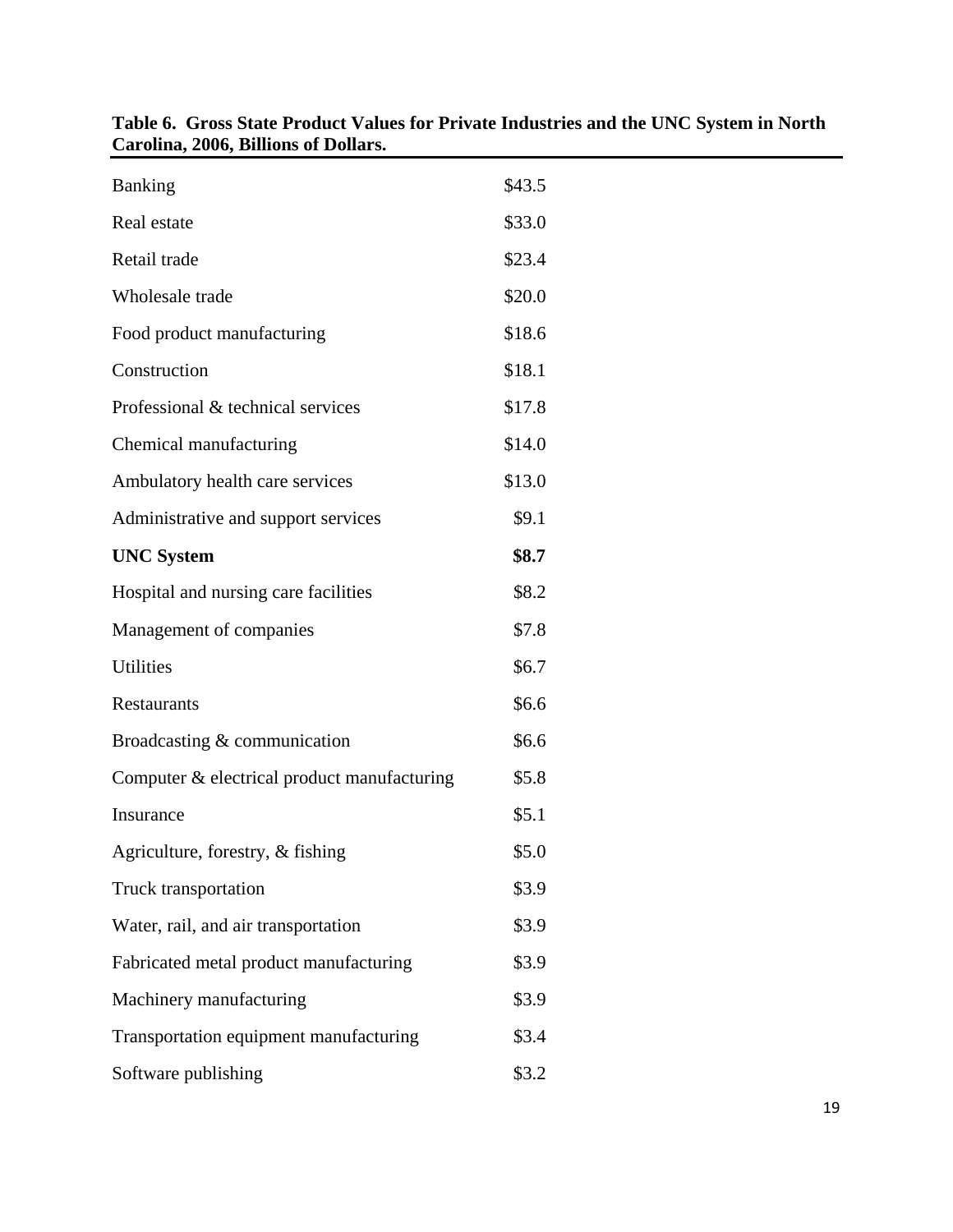# **Table 6, continued**

| <b>Educational services</b>                    | \$2.9 |
|------------------------------------------------|-------|
| Textile products                               | \$2.9 |
| Electrical equipment & appliance manufacturing | \$2.8 |
| Arts, entertainment, & recreation              | \$2.7 |
| Securities investments                         | \$2.6 |
| Furniture                                      | \$2.4 |
| Rental & leasing services                      | \$2.1 |
| Social assistance                              | \$2.0 |
| Lodging                                        | \$2.0 |
| Wood product manufacturing                     | \$2.0 |
| Non-metallic product manufacturing             | \$1.9 |
| Apparel manufacturing                          | \$1.6 |
| Paper manufacturing                            | \$1.6 |
| Miscellaneous manufacturing                    | \$1.5 |
| Primary metal manufacturing                    | \$1.5 |
| Printing manufacturing                         | \$1.1 |
| Warehousing & storage                          | \$1.0 |
| Mining                                         | \$0.6 |

Source: U.S. Bureau of Economic Analysis; Table 1; Table 3.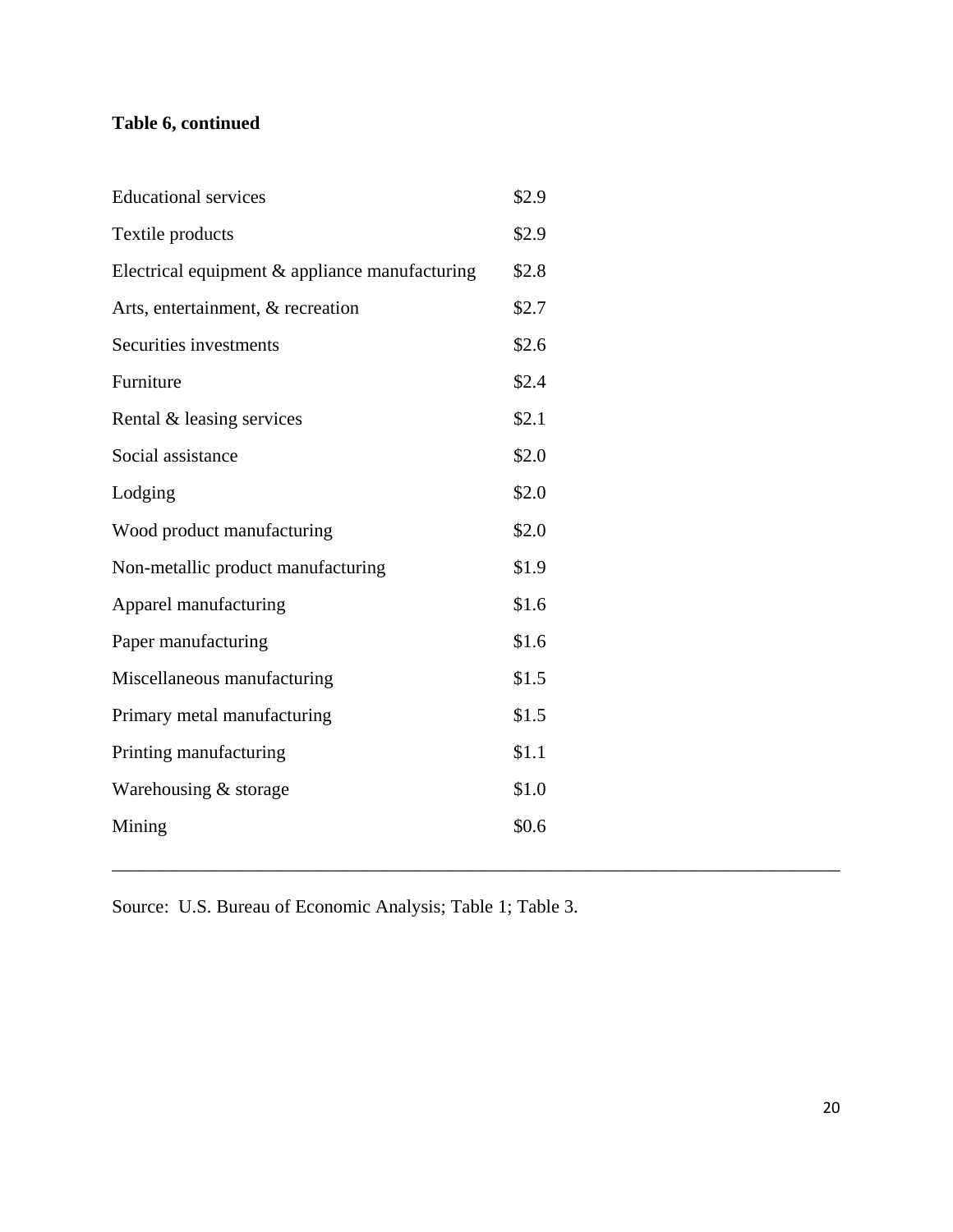The table shows that if the UNC System were classified as an industry, its annual production in the state would rank  $11<sup>th</sup>$  among 43 private sector industries.<sup>[20](#page-5-0)</sup> The annual production of the System would rank ahead of all but two manufacturing sectors (food manufacturing and chemicals), and would also exceed sectors such as transportation, utilities, food service, hospitals, agriculture, communications, lodging and recreation, and insurance and securities investments. Furthermore, this ranking of UNC System production is likely to be low for two reasons. First, as already emphasized, the calculated production value for the UNC System includes modest monetary values for the System's research function and no monetary values for its service function. Second, embedded in the production values of the other private industries is the productivity of many UNC System graduates. If the monetary value of this productivity was subtracted from the private industries, their remaining values and rankings would fall and the UNC System's ranking would rise.

# **CONCLUSIONS**

This report has documented the very significant impact of the UNC System to the economy of North Carolina. Each of the System's three functions – teaching, research, and service – make valuable and large contributions to North Carolina each year.

 The monetary value of the teaching function was measured as the net present value of the estimated increments to lifetime income of the System's annual graduates who remain working in the state. These increments are expected to represent the enhanced productivity the graduates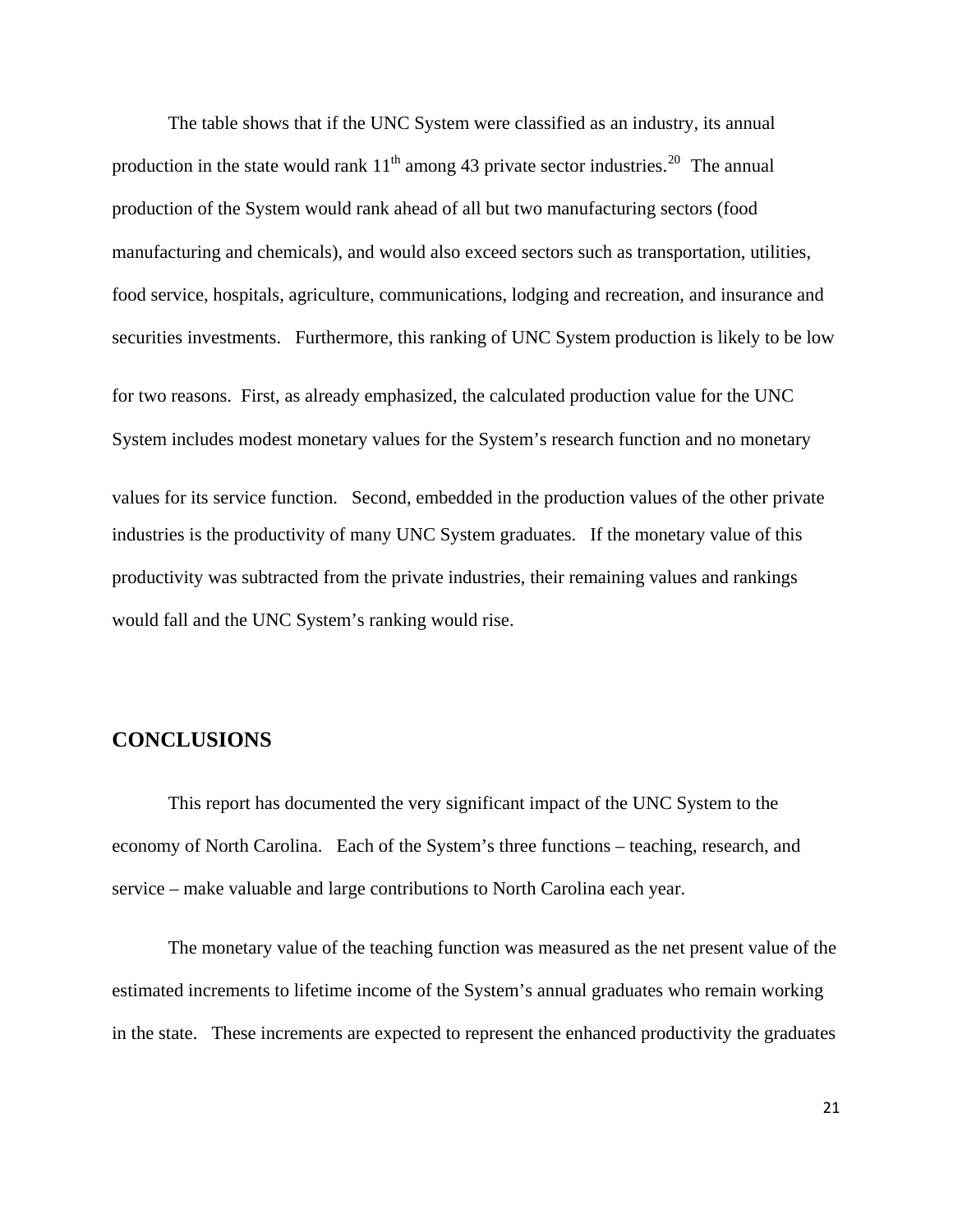bring to the state's economy. Using the class of 2006 as an example, the annual aggregate value of teaching was \$7.4 billion, with an additional \$300 million added by out-of-state student spending. The monetary value of the research function was taken as the annual value of nonstate funded research from federal and private sources. In 2006, this funding totaled almost \$1 billion. These values are direct impacts; adding "multiplier" impacts increase them even more. A monetary value was not calculated for the service function. Instead, the impact of this activity was indicated by various "contact" quantities, such as the number of patients treated by UNC Healthcare, the number of persons receiving information or training from the North Carolina Cooperative Extension Service, and the number of patents generated by UNC System faculty and staff.

If the monetary values of the teaching and research functions are combined and treated as the annual "production" of the UNC System, then in 2006 the System was the  $11<sup>th</sup>$  largest industry among 43 total private industries in the state. Furthermore, the System yielded between \$12 and \$15 of income for every dollar of state-funded appropriations, and between \$1.70 and \$2.10 of state and local public revenues for every dollar of state-funded appropriations in 2006.

While impressive, these numbers are likely to understate the UNC System's positive impact on the North Carolina economy. The gains from teaching don't include some positive social benefits observed for college graduates, such as their improved health condition and reduced crime rates – both outcomes which reduce subsequent public expenditures. The benefits from research spending would likely be much larger than those reported if the ultimate value of the research findings and their implementation – such as reduced levels of illness and injury, gains in worker productivity, and jobs and incomes created from commercial spinoffs of the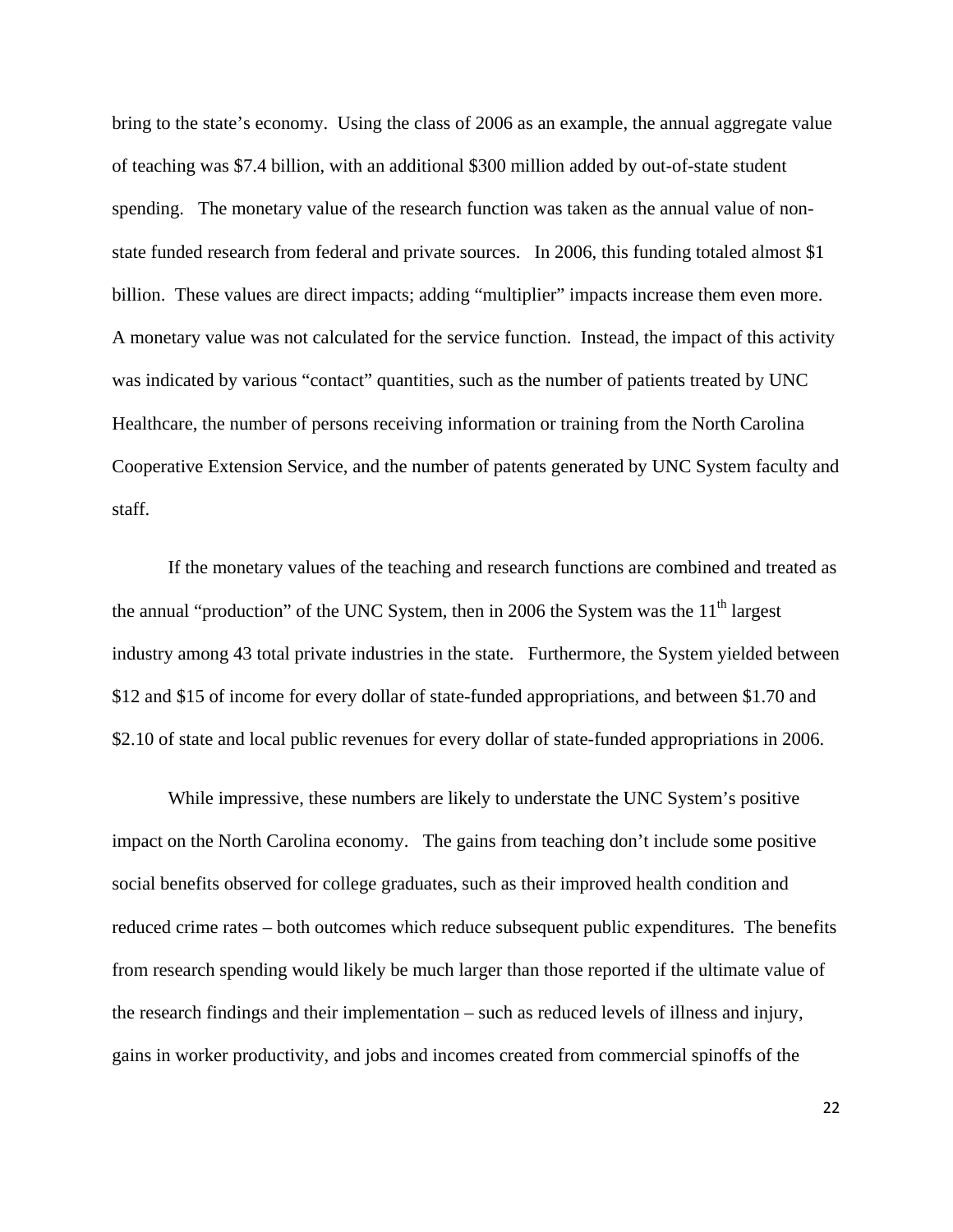research – could be measured and captured. Of course, there was no attempt to place a monetary value on the service function, and clearly, of course, service activities of the UNC System do generate positive economic value. Finally, in the ranking of annual UNC System "production" against those of other private industries in the state, the production values of the other industries certainly include the productivity of UNC System graduates who work in those industries. If that productivity was able to be subtracted from the output of the private industries, the UNC System's ranking would rise.

These conclusions suggest the monetary benefits for the UNC System presented in this report are minimal values, and the impact of the System is much larger. How much larger would require a significantly greater evaluation of the System's activities, but particularly of the research and service functions. Nonetheless, the presented values can be generated rather easily on a regular basis and can be used to provide at least a baseline measure of the UNC System's on-going contribution to the state. And although understated, these measures show – without a doubt – that the campuses of the University of North Carolina System are a vital and integral part of North Carolina's present and future.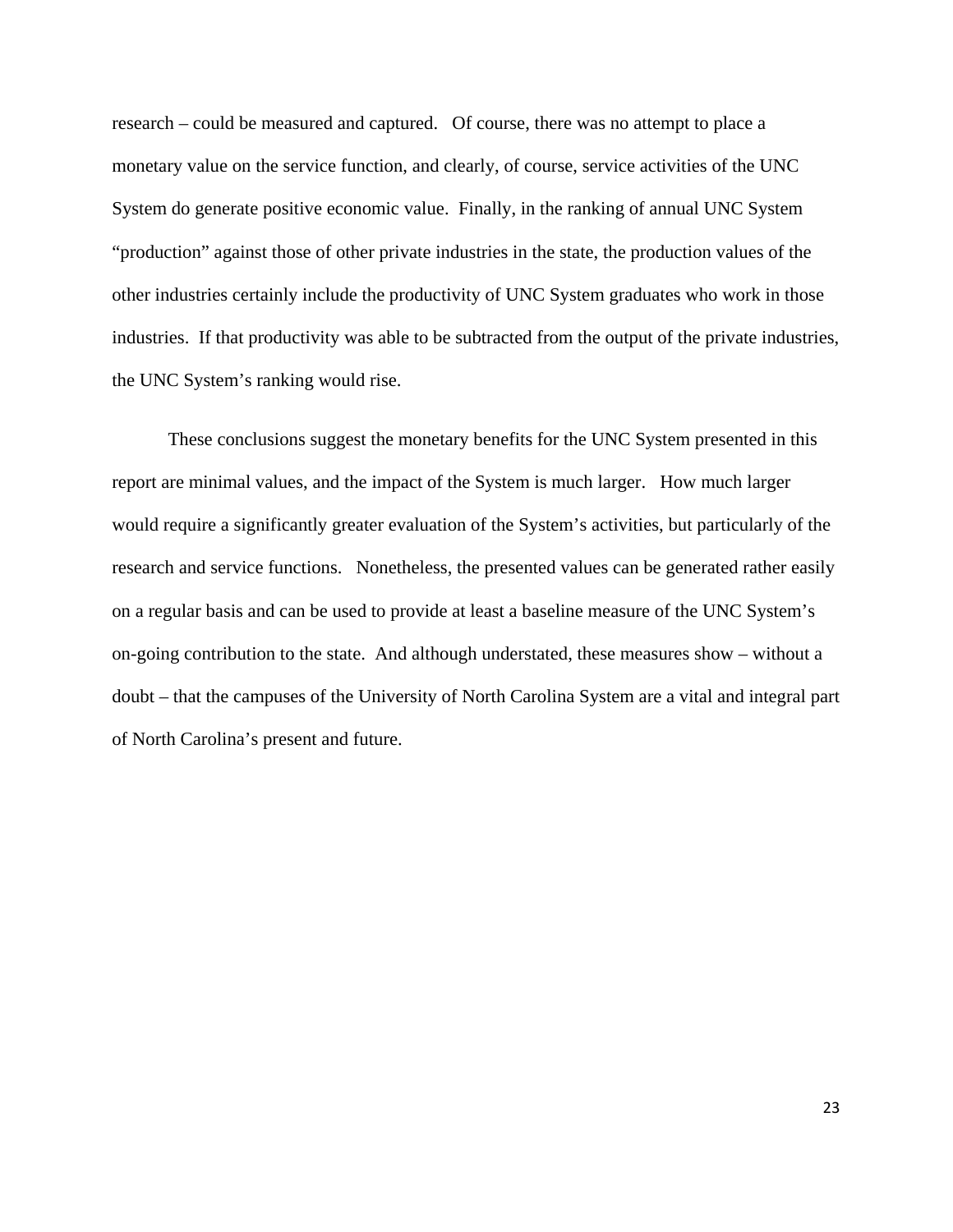# **ENDNOTES**

<sup>2</sup> New spending for the state could be generated at these events by out-of-state attendees (as, for example, by fans of the opposing sports team who travel from another state to watch their team play a UNC System team), but such spending could be offset by losses when fans of a UNC System campus team travel to another state to attend similar games.

<sup>3</sup> Room and board costs aren't included because such costs would also be incurred if the individual was not in college. Tuition and fees are from the UNC General Administration and vary by institution, degree, and in-state and out-of-state student. The costs of books and supplies are from The College Board, *Trends in College Pricing, 2007*. The foregone earnings are an opportunity cost to the student and a productive cost to the economy. They are calculated as 75% of the annual salary of the next lowest degree for the student (high school degree for bachelor degree, bachelor degree for master, law, and medical degrees, and master degree for doctorate degrees) – the 75% accounts for the ability of the student to work full-time during the summer – minus what the typical student earns during the school year by working. Based on survey data, these school year earnings are assumed to be \$7500 for undergraduates and \$10,000 for students in graduate and professional programs (Jonathan Orszg, Peter Orszg, and Diane Whitmore, "Learning and Earning: Working in College", Upromise, Inc., August 2001; and Tina Tuttle, "College Students Working: The Choice Nexus", IPAS Topic Brief, April 2005).

<sup>4</sup> The salary data are from the UNC System General Administration and the Employment Security Commission of North Carolina. Only annualized salaries of graduates working at least three quarters were used.

<sup>5</sup> The value of earlier degrees earned in another year or at a non-UNC System institution would be assigned to that year or that institution.

<sup>6</sup> The age of 67 is used for retirement from work because it is the age to receive full Social Security benefits for individuals born after 1960. The "real discount rate", or the rate at which individuals willingly trade current dollars for future dollars after accounting for inflation, is assumed to be 3% annually (James Girola, "The Long-Term Real Interest Rate for Social Security", U.S. Department of the Treasury, Research Paper No. 2005-02, March 30, 2005). In recent decades, the payoff to more education has been increasing on trend (Claudia Goldin and Lawrence Katz, *The Race Between Education and Technology*, Cambridge, MA: Harvard

<sup>&</sup>lt;sup>1</sup> The invaluable statistical assistance of Xiaoyun Yang, Director of Information Reporting Services at the University of North Carolina – General Administration, is greatly appreciated. Leslie Boney and Norma Houston of the UNC-General Administration also provided valuable comments and information.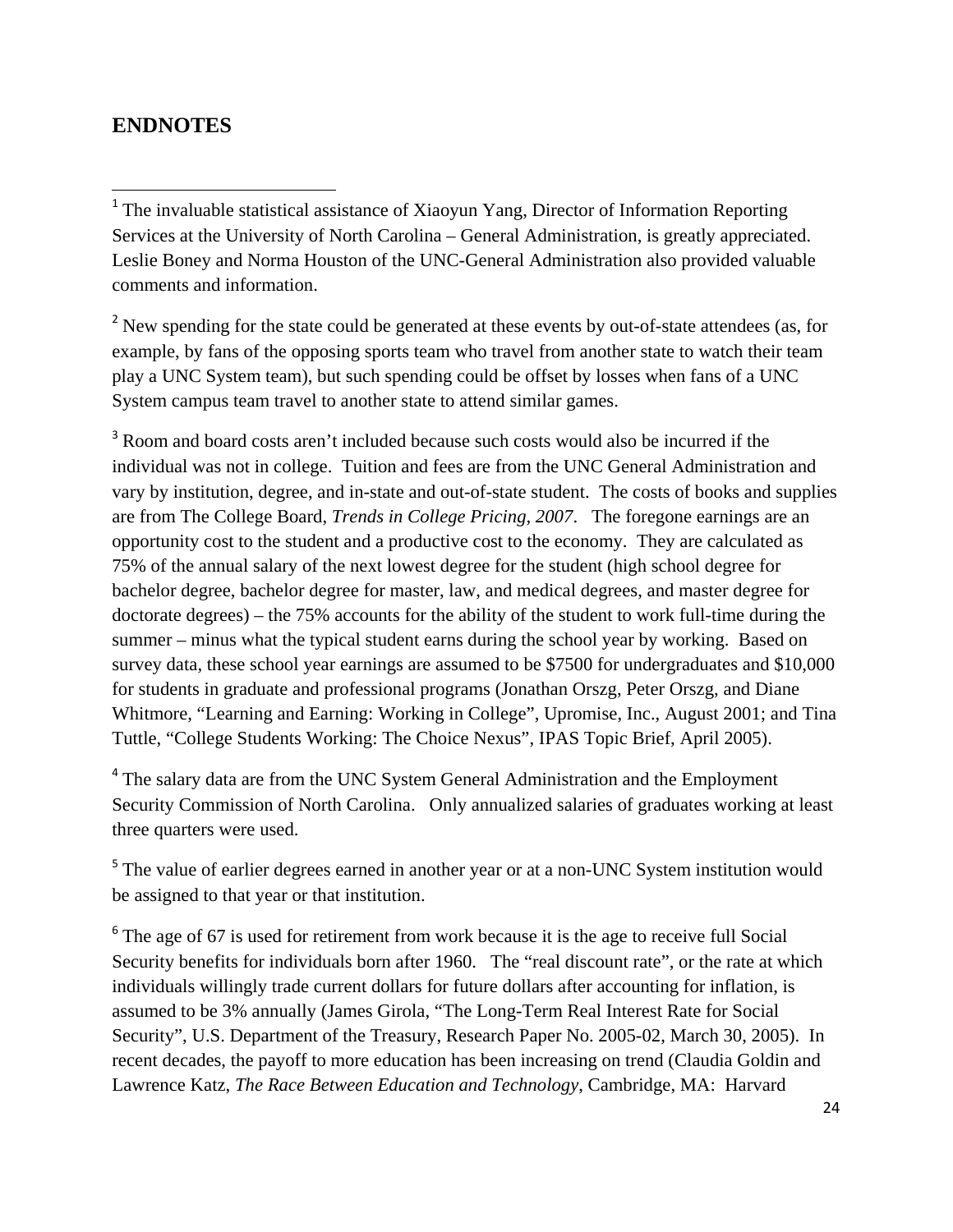University Press, 2008). This means the additional salary earned by individuals with the next highest degree has been increasing. To account for the likelihood that this trend will continue, the additional salary associated with the next highest degree is assumed to increase 1% annually, which is a modest average of the changes this decade (U.S. Bureau of the Census, *Statistical Abstract of the United States*). The college costs of the student are also converted to the same purchasing power dollars as the additional earnings before being subtracted from the present value of the aggregate additional earnings.

<u> Andrewski politika (za obrazu za obrazu za obrazu za obrazu za obrazu za obrazu za obrazu za obrazu za obrazu</u>

 $<sup>7</sup>$  Again, data on the percentage of graduates by institution and by degree-major who, in their first</sup> year after graduation, have remained to work in North Carolina are kept by the UNC System General Administration.

<sup>8</sup> The University of North Carolina School of the Arts has both high school programs as well as undergraduate programs. High school graduates from the School typically enroll in colleges or universities and therefore their results are not applicable to the analysis. Data on the salaries of the School's college program graduates were limited and often showed starting salaries lower than those for high school graduates. This is likely due to the unique job market for fine arts graduates, where the time required to attain a salary commensurate with the graduate's training can be much longer than in other professions. For these reasons the results for the School are not displayed.

<sup>9</sup> The multiplier accounts for the additional income generated in the state when graduates spend their salaries at North Carolina businesses and retail outlets. A multiplier of 1.2 is used in Table 1 (Mig, Inc., *IMPLAN for North Carolina*). Multipliers do not account for re-spending on products and services from out-of-state sellers or on products or services made outside the state. Hence, for example, the multiplier associated with an auto purchase in North Carolina will be modest because the majority of the value of the vehicle was made outside of North Carolina.

<sup>10</sup> The aggregate cost in state appropriations excludes the institutions' tuitions and fees because these revenues are kept by each institution.

<sup>11</sup> Aggregate costs for a class are summed over the number of years required to educate and graduate that class, assuming four years for bachelors degrees, two years for masters degrees, three years (beyond masters level) for doctorate degrees, three years for law degrees, and four years of professional training for medical degrees. The sums are expressed in present value terms. The public revenues include all state and local taxes and fees and are taken as a percent of personal income using the latest available data.

12 The College Board, *Trends in College Pricing, 2007*.